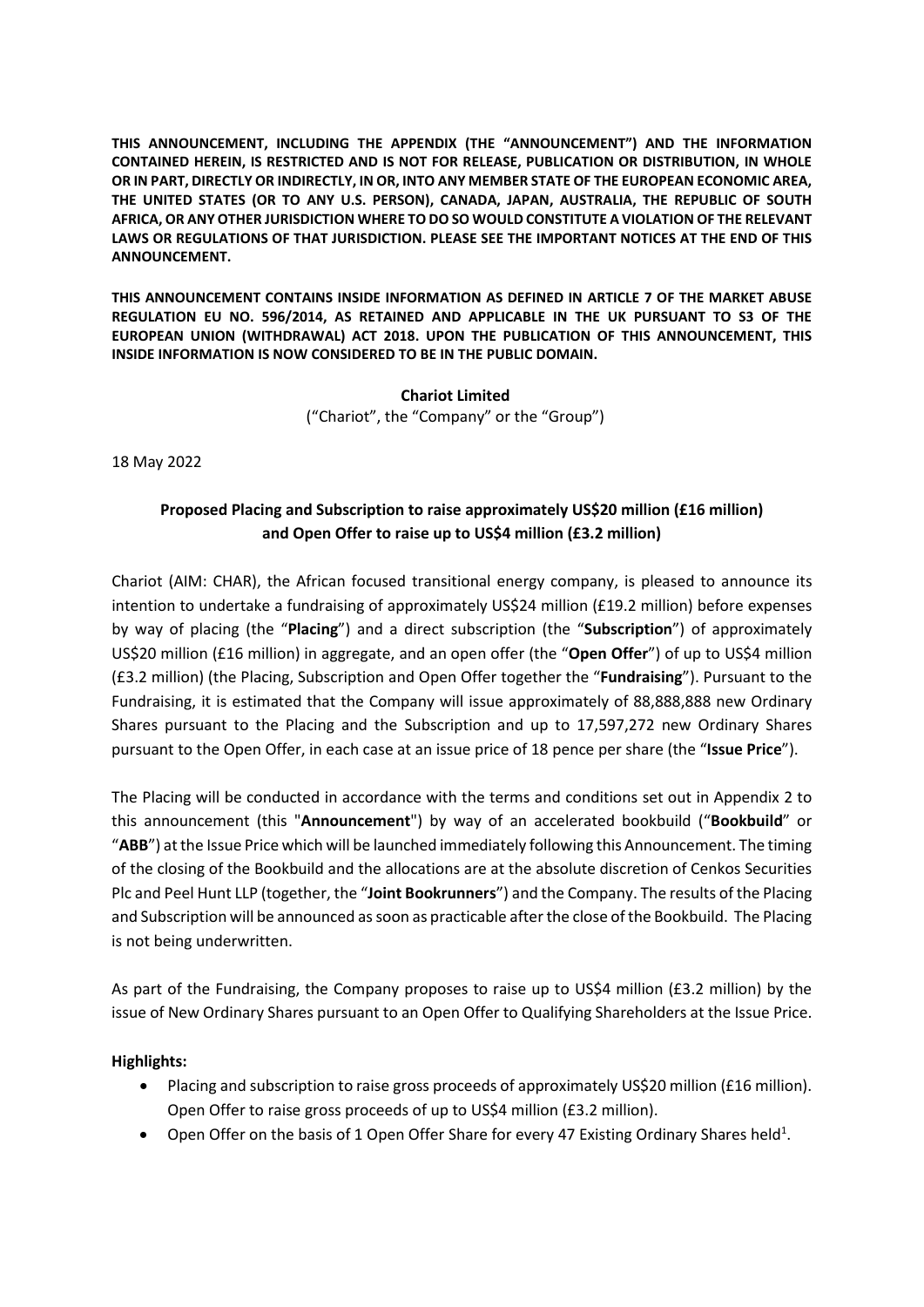- As part of the Subscription, certain Directors of the Company intend to subscribe for New Ordinary Shares for approximately US\$0.6 million (£0.5 million), of which Adonis Pouroulis intends to subscribe for approximately US\$0.5 million (£0.4 million).
- The net proceeds of the Fundraise will be used to:
	- $\circ$  Advance the engineering and design of the Anchois Gas Development, including FEED project, project financing, gas sales and updated reserves report, to reach FID; and
	- o Progress renewable power pipeline, strategic partnering and new venture opportunities.
- Following the close of the Bookbuild, the Company expects to send the Circular, containing a notice of General Meeting, on or about 23 May 2022. Full details of the Open Offer, a proxy form and (where applicable) an Open Offer application form will also be included within, or sent with, the Circular.

<sup>1</sup> In the event that the rate of British Pounds Sterling to United States Dollars fluctuates significantly before the date of the Circular, the number of Open Offer Shares issued may change.

The New Ordinary Shares issued pursuant to the Fundraising will be issued as fully paid and will rank *pari passu* in all respects with each other and with the Existing Ordinary Shares from their admission to trading on AIM.

The Fundraising is conditional, inter alia, upon the passing of the Fundraise Resolutions (as defined below) at the General Meeting, on admission of the New Ordinary Shares to trading on AIM becoming effective and the Placing and Open Offer Agreement not being terminated in accordance with its terms. Shareholders should be aware that if the Fundraise Resolutions are not approved at the General Meeting, neither the Placing, the Subscription nor the Open Offer will proceed.

Assuming the Open Offer is allocated in full and US\$20 million is raised pursuant to the Placing and Subscription, the New Ordinary Shares will represent approximately 13 per cent. of the Company's issued share capital prior to the Fundraising. The Issue Price of 18 pence per New Ordinary Share is equivalent to the closing mid-market price of 18 pence per Ordinary Share on 17 May 2022, being the last trading day immediately preceding the date of this Announcement.

Appendix 1 and Appendix 2 form part of this Announcement. A timetable of principal events is set out in Appendix 1. Capitalised terms have the meaning set out in Appendix 3 to this Announcement.

## **Commenting on the Fundraising, Adonis Pouroulis, Acting CEO of Chariot, said:**

*"Following our successful drilling campaign offshore Morocco and the excellent post well analysis on the gas composition and net pay estimates from the Anchois wells, we are focused on bringing the Anchois development into production and fast tracking towards generating material cashflows as quickly as possible.* 

*The funds raised through this placing will enable* us *to accelerate our development plans and will also support our growing Transitional Power business and our ongoing evaluation of new ventures that fit within our strategy. We are proud to be playing a part in the global energy transition story and remain*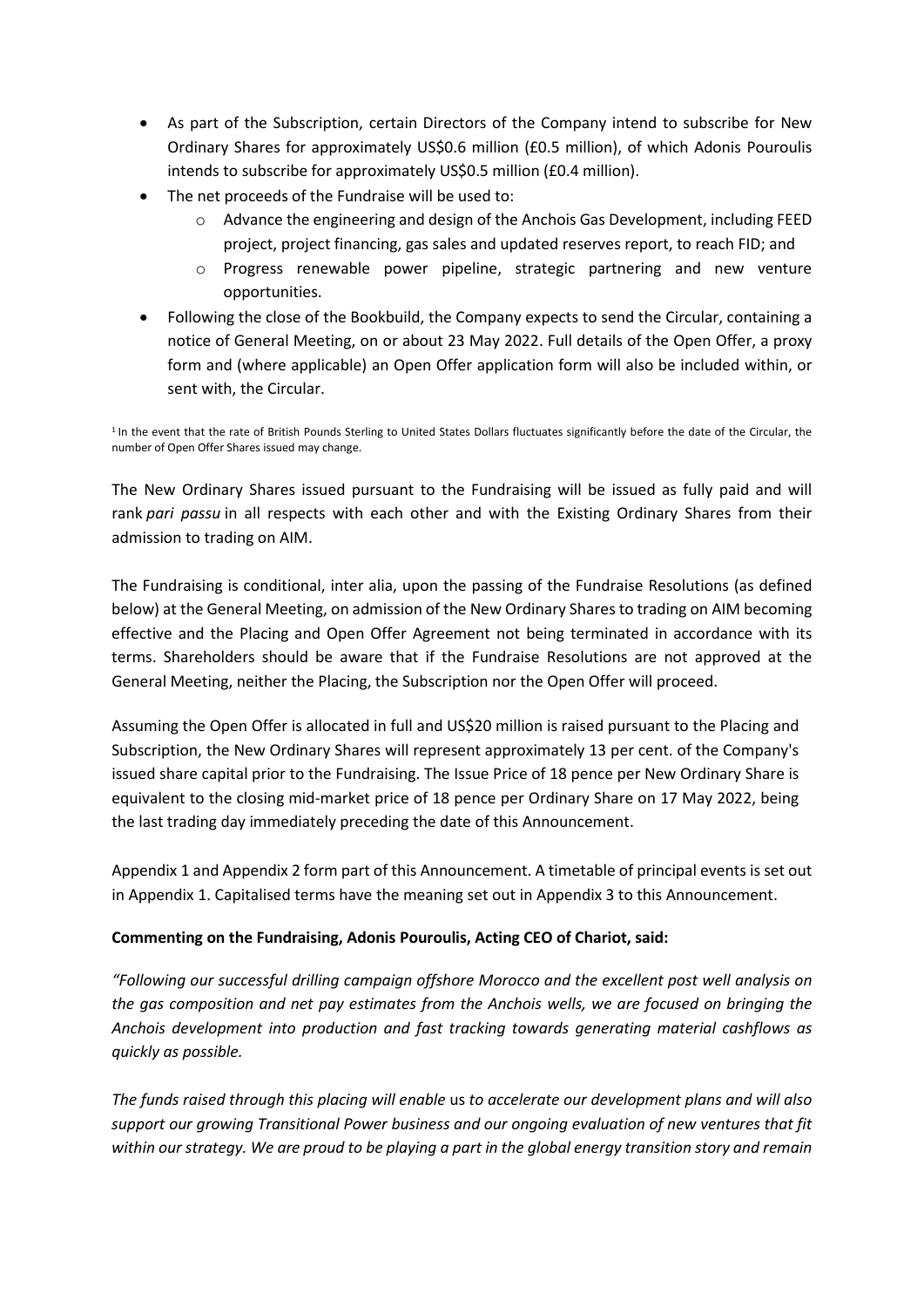*upbeat about the diversified portfolio of highly scalable assets that we are developing, all of which have the potential to deliver both a positive impact and value for our stakeholders."*

**Enquiries:**

| <b>Chariot Limited</b><br>Adonis Pouroulis, Acting CEO<br>Julian Maurice-Williams, CFO                                                 | +44 (0) 20 7318 0450 |
|----------------------------------------------------------------------------------------------------------------------------------------|----------------------|
| <b>Cenkos Securities PIc (Nominated Adviser and Joint Bookrunner)</b><br>Derrick Lee, Adam Rae (Corporate Finance)<br>Leif Powis (ECM) | +44 (0) 20 7397 8900 |
| <b>Peel Hunt LLP</b> (Joint Bookrunner)<br>Richard Crichton, David McKeown<br>Jock Maxwell Macdonald, Sohail Akbar                     | +44 (0) 20 7894 7000 |
| <b>Celicourt Communications (Financial PR)</b><br>Mark Antelme, Jimmy Lea                                                              | +44 (0) 20 8434 2754 |

#### **NOTES FOR EDITORS:**

#### **About Chariot**

Chariot is an African focused transitional energy group with two business streams, Transitional Gas and Transitional Power.

Chariot Transitional Gas is focused on the Anchois development project, located in the Lixus licence, offshore Morocco. The Anchois development is a significant gas discovery, located in a fast-growing economy on the doorstep of Europe, with a clear route to near-term monetisation, delivery of free cashflow and material exploration upside.

Chariot Transitional Power is looking to transform the energy market for mining operations in Africa, providing a giant largely untapped market with cleaner, sustainable, and more reliable power. Chariot has also partnered with the Government of Mauritania for the potential development of a large-scale green hydrogen project.

The ordinary shares of Chariot Limited are admitted to trading on the AIM under the symbol 'CHAR'.

#### **IMPORTANT NOTICES**

This Announcement contains forward-looking statements. These statements relate to the Group's future prospects, developments and business strategies. Forward-looking statements are identified by their use of terms and phrases such as "potential", "estimate", "expect", "may", "will" or the negative of such terms and phrases, variations or comparable expressions, including references to assumptions. The forward-looking statements in this Announcement are based on current expectations and are subject to risks and uncertainties that could cause actual results to differ materially from those expressed or implied by those statements. These forward-looking statements speak only as at the date of this Announcement. No statement in this Announcement is intended to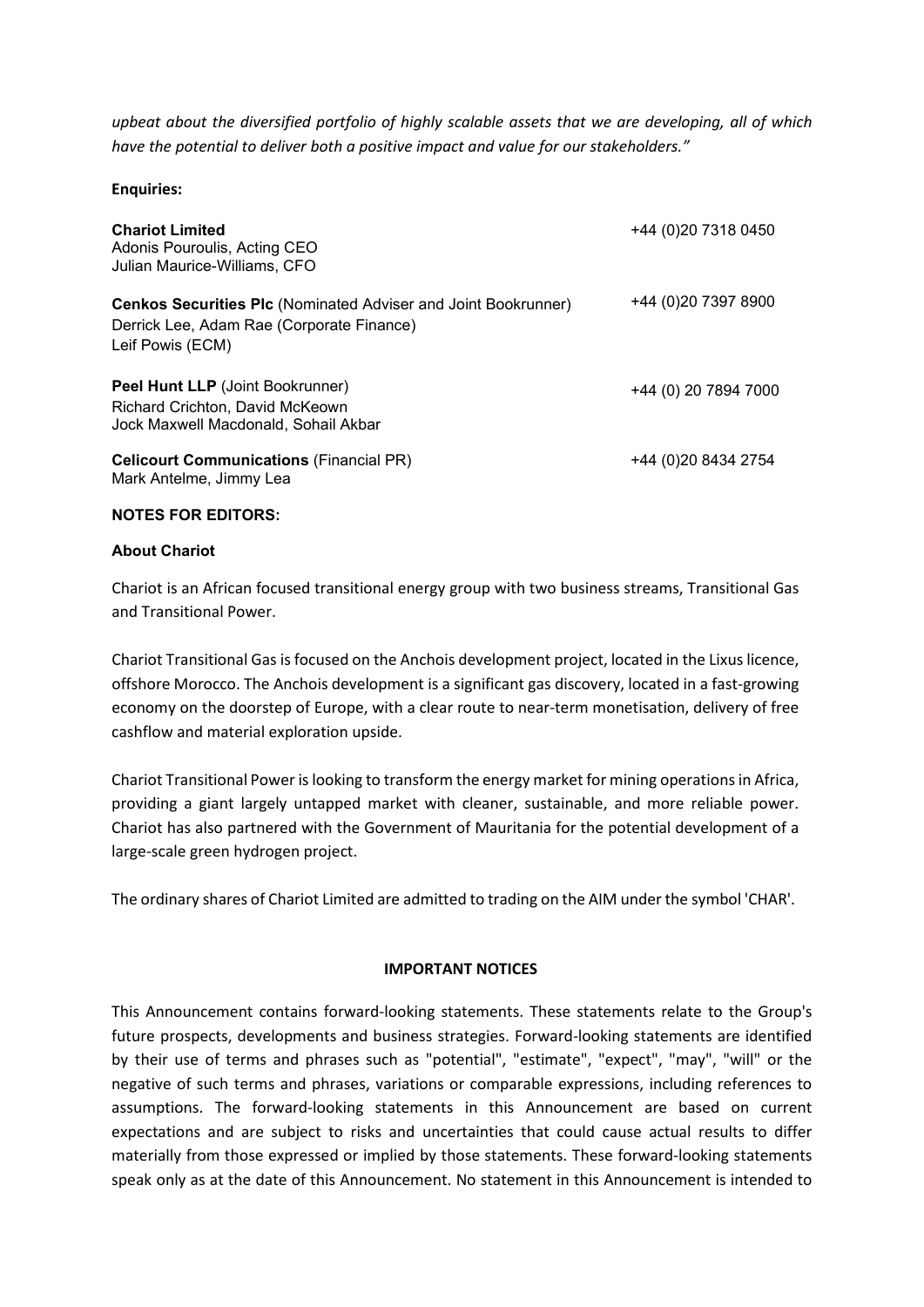constitute a profit forecast or profit estimate for any period. Neither the Directors nor the Company undertake any obligation to update forward-looking statements other than as required by the AIM Rules or by the rules of any other securities regulatory authority, whether as a result of new information, future events or otherwise.

No offer document or prospectus has been, or will be, delivered to the Financial Conduct Authority in relation to the Fundraising.

THIS ANNOUNCEMENT, INCLUDING THE INFORMATION CONTAINED HEREIN, IS FOR INFORMATION PURPOSES ONLY, IS NOT INTENDED TO AND DOES NOT CONSTITUTE OR FORM PART OF ANY OFFER OR INVITATION TO PURCHASE OR SUBSCRIBE FOR, UNDERWRITE, SELL OR ISSUE OR THE SOLICITATION OF AN OFFER TO PURCHASE OR SUBSCRIBE, SELL, ACQUIRE OR DISPOSE OF THE NEW ORDINARY SHARES OR ANY OTHER SECURITY IN ANY MEMBER STATE OF THE EUROPEAN ECONOMIC AREA, THE UNITED STATES OF AMERICA (OR TO ANY U.S. PERSON), CANADA, AUSTRALIA, NEW ZEALAND, THE REPUBLIC OF SOUTH AFRICA OR JAPAN OR IN ANY JURISDICTION IN WHICH, OR TO ANY PERSONS TO WHOM, SUCH OFFERING, SOLICITATION OR SALE WOULD BE UNLAWFUL.

Cenkos, which is authorised and regulated in the United Kingdom by the FCA, is acting exclusively for the Company as broker for the purposes of the Fundraising and is not acting for any other persons in relation to it and accordingly will not be responsible to anyone else in relation to the matters described in this Announcement. Apart from the responsibilities and liabilities, if any, which may be imposed on Cenkos by the FSMA or the regulatory regime established under it, Cenkos does not accept any responsibility whatsoever for the contents, completeness or accuracy of this Announcement, and no representation or warranty, express or implied, is made by Cenkos with respect to the accuracy or completeness of this Announcement, or any part of it.

Peel Hunt, which is authorised and regulated in the United Kingdom by the FCA, is acting exclusively for the Company as broker for the purposes of the Fundraising and is not acting for any other persons in relation to it and accordingly will not be responsible to anyone else in relation to the matters described in this Announcement. Apart from the responsibilities and liabilities, if any, which may be imposed on Peel Hunt by the FSMA or the regulatory regime established under it, Peel Hunt does not accept any responsibility whatsoever for the contents, completeness or accuracy of this Announcement, and no representation or warranty, express or implied, is made by Peel Hunt with respect to the accuracy or completeness of this Announcement, or any part of it.

The price of the Ordinary Shares may go down as well as up and investors may not get back the full amount invested on disposal of the Ordinary Shares.

Market soundings, as defined in MAR, were taken in respect of the Placing, with the result that certain persons became aware of inside information, as permitted by MAR. That inside information is set out in this announcement and has been disclosed as soon as possible in accordance with paragraph 7 of article 17 of MAR. Therefore, those persons that received inside information in a market sounding are no longer in possession of inside information relating to the Company and its securities.

The Company prepares its financial statements in US dollars and therefore certain figures relating to the Fundraising have been expressed in US dollars. Where appropriate, these figures have been converted into pounds sterling for information purposes only using the following exchange rate:

Pounds sterling to US dollars – 1.25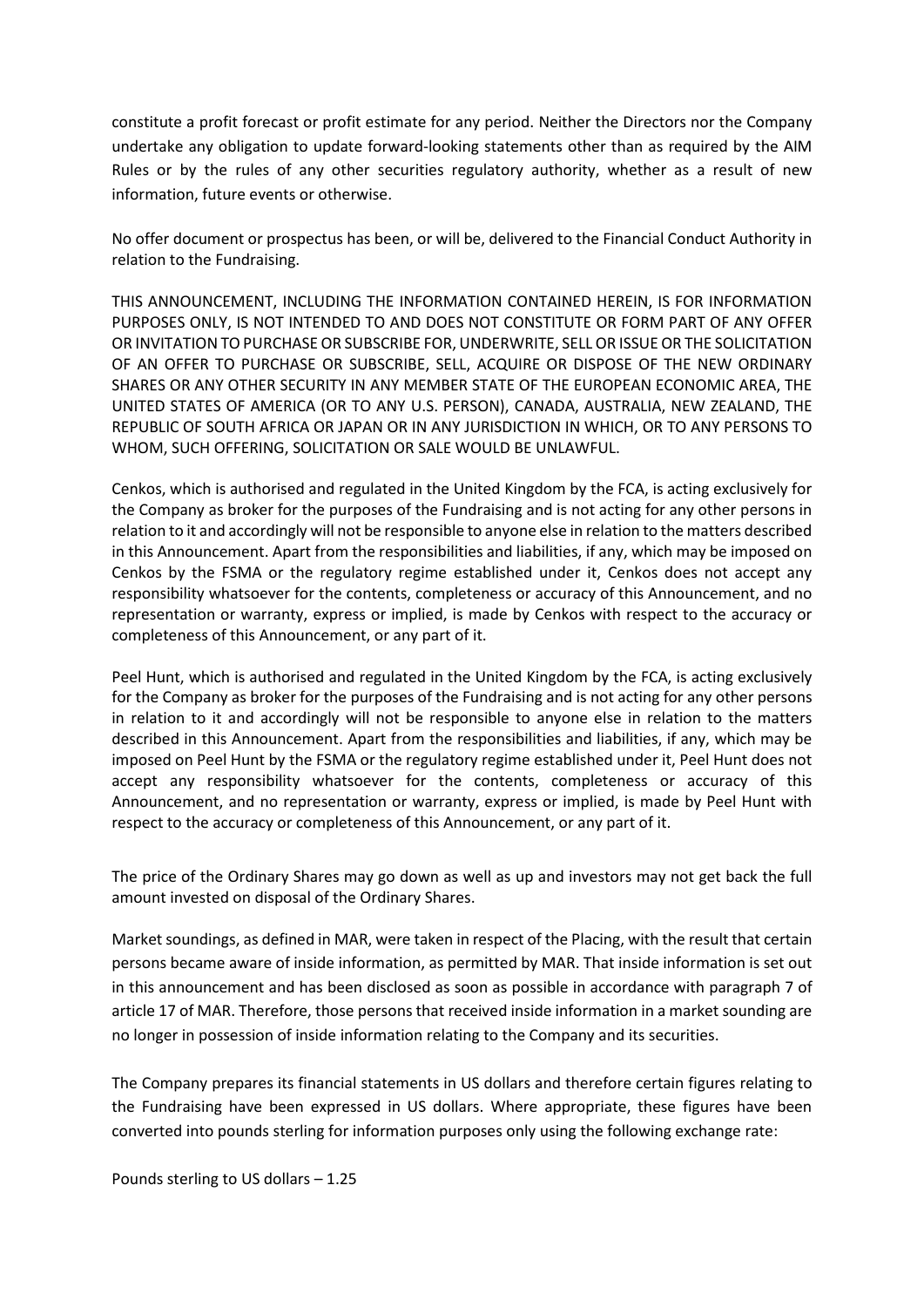#### **Details of the Placing**

The Bookbuild process for the Placing will open with immediate effect. The Placing is subject to the terms and conditions set out in Appendix 2 (which forms part of this announcement). The timing of the closing of the Bookbuild is at the discretion of the Joint Bookrunners. The Joint Bookrunners and the Company reserve the right to increase the amount to be raised pursuant to the Placing, in their absolute discretion. The closing of the Bookbuild and the final number of shares to be issued pursuant to the Placing will be announced as soon as practicable after the close of the Bookbuild.

The Placing Shares will, when issued, be credited as fully paid and will rank *pari passu* in all respects with the existing issued Ordinary Shares in the capital of the Company, including the right to receive all dividends and other distributions (if any) declared, made or paid on or in respect of the Ordinary Shares after the date of issue of the Placing Shares.

The Placing is subject to the conditions and termination rights set out in the Placing and Open Offer Agreement between the Company and the Joint Bookrunners. Further details of the Placing and Open Offer Agreement can be found in the terms and conditions of the Placing contained in Appendix 2 to this Announcement. The Placing is not being underwritten by any party.

The Placing is conditional on, inter alia, the approval of Shareholders at the General Meeting, admission of the Placing Shares and the Subscription Shares to trading on AIM becoming effective and the Placing and Open Offer Agreement not being terminated in accordance with its terms.

## **Details of the Subscription**

Adonis Pouroulis, George Canjar, Julian Maurice-Williams, Duncan Wallace and Chris Zeal (the "**Participating Directors**") have indicated their intention to invest approximately US\$0.6 million (£0.5 million) in aggregate for 2,594,442 New Ordinary Shares pursuant to the Subscription at the Issue Price. In accordance with the Company's Non-Executive Directors' Restricted Share Unit Plan, George Canjar and Chris Zeal would receive a matching share award in the event that they subscribe for New Ordinary Shares which would vest in equal instalments over the three years following completion of the Subscription.

As well as the Directors listed above, certain other investors have indicated their intention to subscribe for New Ordinary Shares pursuant to the Subscription at the Issue Price. Any Subscription would be conditional on the Placing becoming unconditional in all respects, including admission of the Placing Shares and the Subscription Shares to trading on AIM becoming effective and the Placing and Open Offer Agreement not being terminated in accordance with its terms. Any Subscription will be announced with the closing of the Bookbuild.

## **Details of the Open Offer**

Subject to the successful closing of the Bookbuild, the Company is further proposing to raise up to US\$4 million (£3.2million) before expenses by the issue of up to 17,597,272 Open Offer Shares at the Issue Price, payable in full on acceptance. Any entitlements to Open Offer Shares not subscribed for by Qualifying Shareholders will be available to Qualifying Shareholders under the Excess Application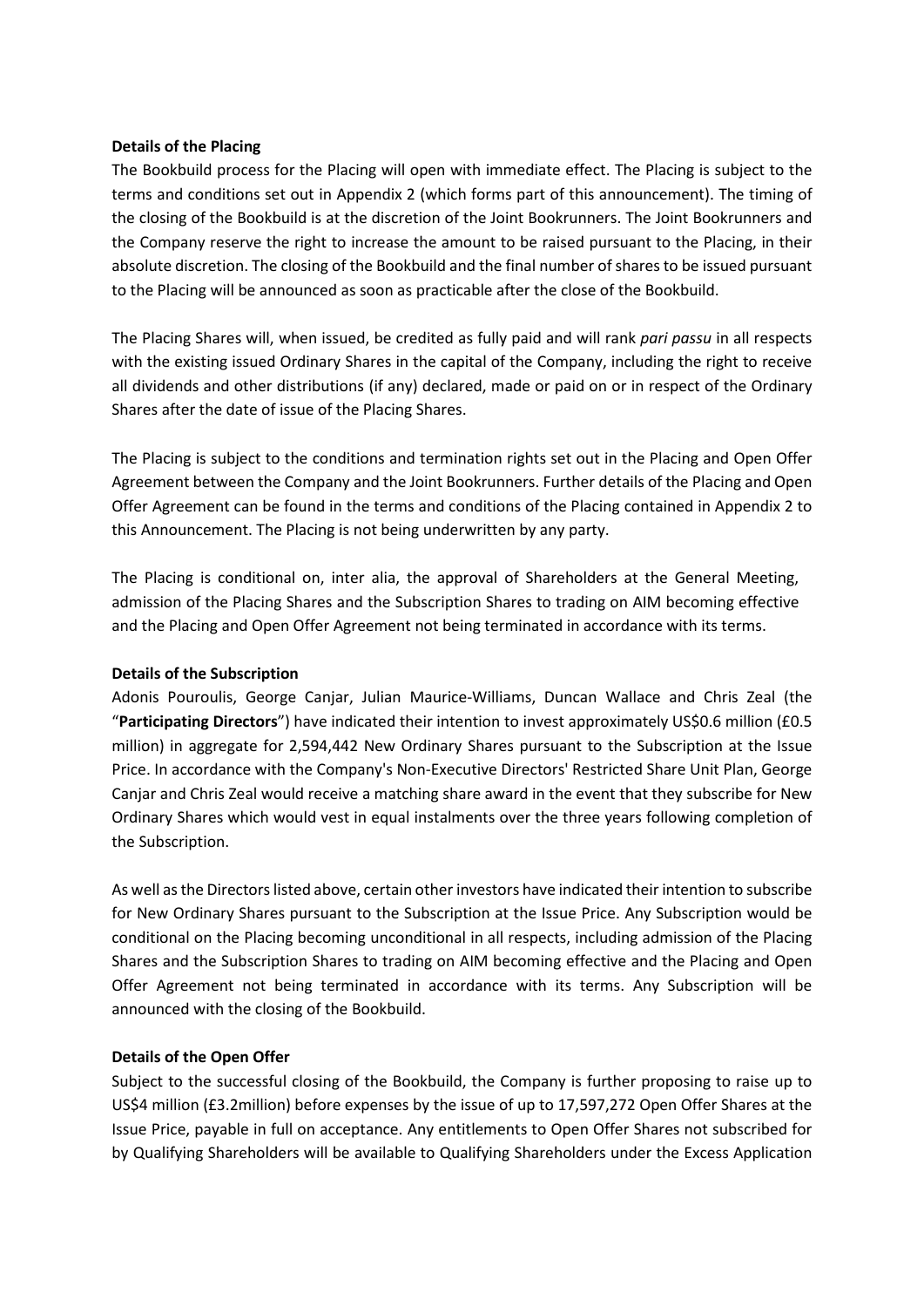Facility. The balance of any Open Offer Shares not subscribed for under the Excess Application Facility will not be available to the Placees under the Placing.

Qualifying Shareholders should note that the Open Offer is not a rights issue and therefore the Open Offer Shares which Qualifying Shareholders do not apply for will not be sold in the market for the benefit of Qualifying Shareholders who do not apply for Open Offer Shares. The Open Offer application form is not a document of title and cannot be traded or otherwise transferred.

Qualifying Shareholders may apply for Open Offer Shares under the Open Offer at the Issue Price pro rata to their holdings of Ordinary Shares on the Record Date on the basis of:

## **1 Open Offer Share for every 47 Existing Ordinary Shares held**

Subject to availability, the Excess Application Facility enables Qualifying Shareholders to apply for Excess Shares up to the maximum number of Open Offer Shares available less their Open Offer Entitlement, subject to availability.

Applicants can apply for less or more than their entitlements under the Open Offer, but the Company cannot guarantee that any application for Excess Shares under the Excess Application Facility will be satisfied, as this will depend, in part, on the extent to which other Qualifying Shareholders apply for less than or more than their own Open Offer Entitlements. The Open Offer is conditional on admission of the Open Offer Shares to trading on AIM becoming effective and the Placing and Subscription having become unconditional.

## *Overseas Shareholders*

The Open Offer Shares have not been and are not intended to be registered or qualified for sale in any jurisdiction other than the United Kingdom. Accordingly, unless otherwise determined by the Company and effected by the Company in a lawful manner, the Open Offer application form will not be sent to Shareholders with registered addresses in any jurisdiction other than the United Kingdom since to do so would require compliance with the relevant securities laws of that jurisdiction. The Company reserves the right to treat as invalid any application or purported application for Open Offer Shares which appears to the Company or its agents or professional advisers to have been executed, effected or dispatched in a manner which may involve a breach of the laws or regulations of any jurisdiction or if the Company or its agents or professional advisers believe that the same may violate applicable legal or regulatory requirements or if it provides an address for delivery of share certificates for Open Offer Shares, or in the case of a credit of Open Offer Shares in CREST, to a CREST member whose registered address would be, not in the UK.

The Open Offer Shares are being offered only outside the United States, and not to or for the account or benefit of any U.S. Person, in reliance on Regulation S under the United States Securities Act of 1933, as amended. The offer and sale of the Open Offer Shares have not been and will not be registered under the U.S. Securities Act or with any securities regulatory authority of any state or other jurisdiction of the United States and, accordingly, the Open Offer Shares may not be offered or sold, re-sold, taken up, pledged, transferred, delivered or distributed, directly or indirectly, within the United States, or to or for the account or benefit of any U.S. Person, except in compliance with an exemption from the registration requirements of the U.S. Securities Act and in compliance with any applicable securities laws of any state or other jurisdiction of the United States.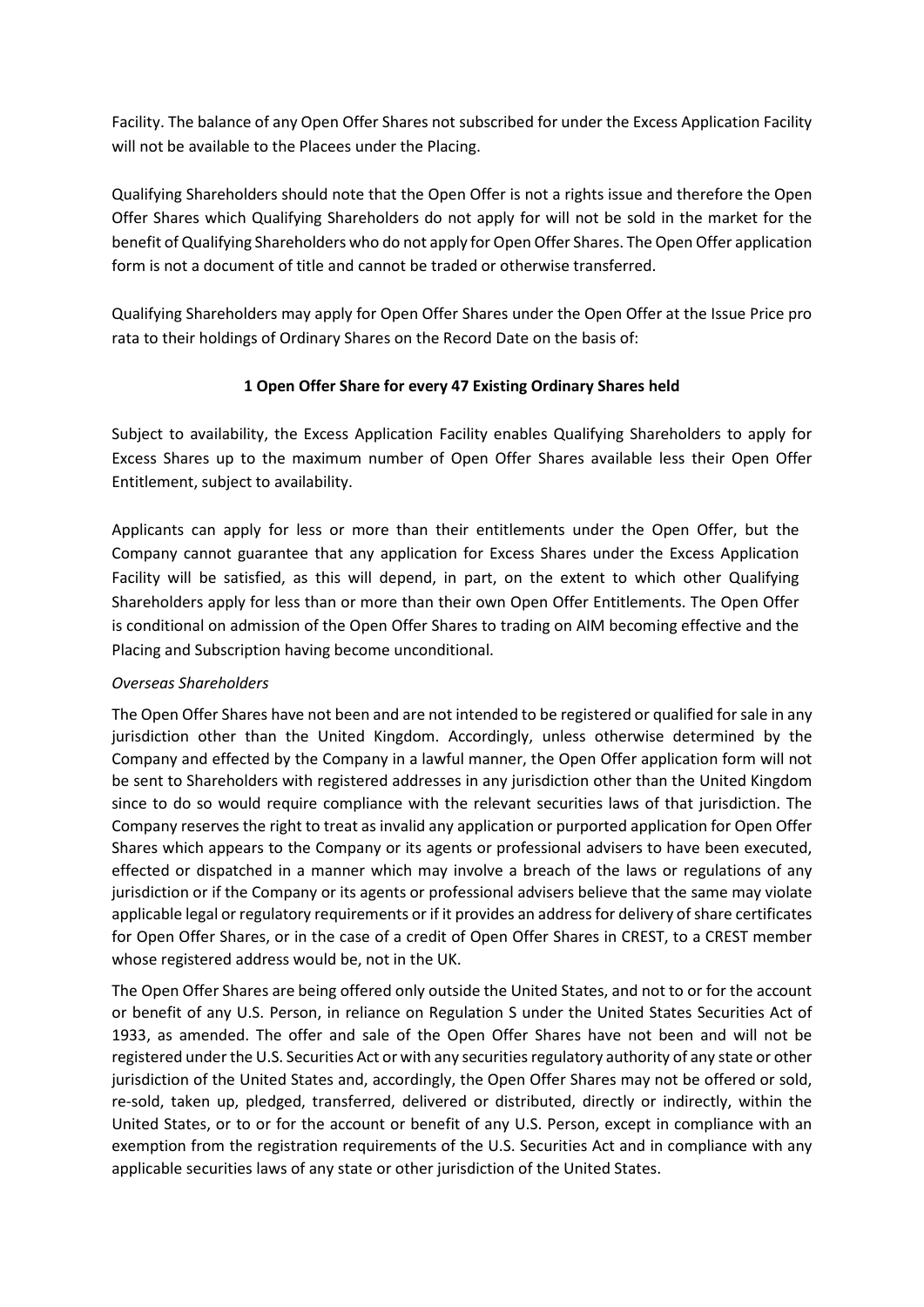Notwithstanding the foregoing and any other provision of the Circular or the Open Offer application form, the Company reserves the right to permit any Qualifying Shareholder to apply for Open Offer Shares if the Company, in its sole and absolute discretion, is satisfied that the transaction in question is exempt from, or not subject to, the legislation or regulations giving rise to the restrictions in question.

If a Qualifying Shareholder does not wish to apply for Open Offer Shares, he should not complete or return the Open Offer application form or send a USE message through CREST. In addition to dilution as a result of the Placing and Subscription and any other Ordinary Shares issued in connection with the Placing or Subscription, Shareholders who do not take up their full entitlement of Open Offer Shares may be diluted as a result of the Open Offer.

### **General Meeting**

The Placing, the Subscription and the Open Offer are each conditional, inter alia, upon the passing of the Fundraise Resolutions by Shareholders at the General Meeting, to be held at 165 Fleet Street, London, EC4A 2DY on 10 June 2022 at 11.00 a.m.

Further details on the background to and reasons for the Fundraising, along with an explanation as to why the Board considers the Fundraising to be in the best interests of the Company and Shareholders as a whole, are set out below.

### **Background**

Chariot is an African focused transitional energy group with two business streams, Transitional Gas and Transitional Power.

Chariot Transitional Gas is focused on the Anchois development project, located in the Lixus licence, offshore Morocco. The Anchois development is a significant gas discovery, located in a fast-growing economy on the doorstep of Europe, with a clear route to near-term monetisation, delivery of free cashflow and material exploration upside.

Chariot Transitional Power is looking to transform the energy market for mining operations in Africa, providing a giant largely untapped market with cleaner, sustainable, and more reliable power. Chariot has also partnered with the Government of Mauritania for the potential development of a large-scale green hydrogen project.

## **Transitional Gas**

## *Significant Gas Discovery on the doorstep of Europe*

Chariot, through its wholly-owned subsidiary Chariot Morocco, has a 75 per cent. interest and operatorship of the Lixus licence, in partnership with ONHYM which holds a 25 per cent. interest. Chariot is developing a high-value, low-risk gas project which has the potential to positively impact a growing economy heavily reliant on energy imports and coal.

Chariot spud the Anchois-2 appraisal and exploration well as planned in December 2021, which was safely and efficiently drilled to a depth of 2,512m. On 10 January 2022, Chariot announced a material gas discovery at the Anchois-2 well, which also came in above management's expectations. Drilling encountered all appraisal and exploration targets and confirmed the presence of significant gas accumulations and high-quality reservoirs. Post well sampling and analysis confirmed excellent quality dry gas with greater than 96% methane and no detrimental impurities across seven reservoirs and also reported a material upgrade of the net gas pay estimates to approximately 150m. This drilling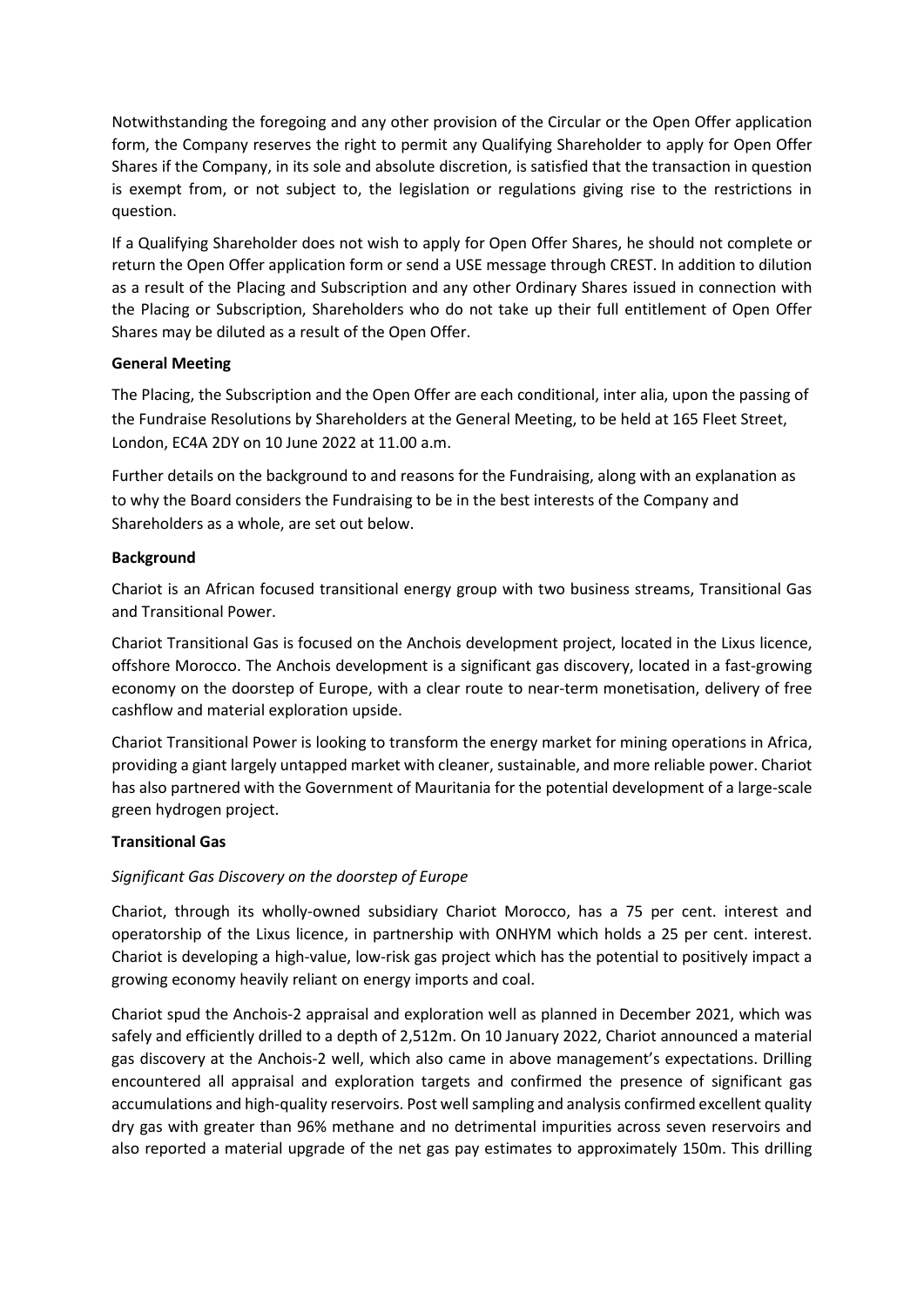campaign exceeded expectations and also served to substantially de-risk other gas sands with similar seismic signatures across the Lixus licence.

As part of the drilling campaign, the Anchois-1 well, previously drilled in 2009, was efficiently located, inspected and confirmed in its potential as a future producer. Both wells have now been suspended and further analysis continues to evaluate the scale and economics of the development. With two confirmed gas discovery wells and data available from the comprehensive sub-surface sampling programme, this drilling programme has directly de-risked a material portfolio of prospects as well as the wider prospectivity within different plays across the licence.

A post-drill reserves report is in the process of being updated but the Directors believe that the economics of the project are robust. The project consists of a base case development for Anchois, with a 70 million standard cubic feet per day plateau production rate from the 2C contingent resource (pre-drill), delivering NPV 10 of US\$900 million with an IRR of greater than 45%. The Board is looking to advance the Front End Engineering Design ('FEED') project to reach the Final Investment Decision ('FID') as quickly as possible, whilst progressing the development of the wider portfolio.

## *Development plans*

Given the high quality and consistent nature of the gas composition, production from all reservoirs can potentially be processed through a single facility which would enable a simple development that utilises conventional technology. The Anchois wells are also favourably located near to onshore existing gas infrastructure which facilitates the subsea to shore development. The development plan from a pre-FEED study consists of two initial subsea wells tied into a subsea manifold with a 40km offshore flowline connected to an onshore gas processing facility. From here, a short 40km pipeline will connect to the trunk pipeline to Europe, which provides access not only to the growing Moroccan energy market but also to the European gas market. Chariot is collaborating with Subsea Integration Alliance, a developer of offshore gas projects, to progress development plans, Front-end design, engineering, procurement, construction, installation and operation of the Anchois Gas Development.

#### *Rissana Offshore licence – capturing additional upside*

In addition, the Group has entered into a Petroleum Agreement for the Rissana Offshore licence which surrounds the Lixus acreage and provides material additional running room, on trend with the Anchois gas discovery. By securing this licence, which covers an area of 8,489km², Chariot has captured the exploration upside of the gas plays extending from Lixus. In parallel with the development plans of the Anchois gas field, Chariot will undertake further exploration work to evaluate these extensions and giant upside potential within this basin.

#### *Domestic and European markets*

Growing power and industrial demand from Morocco underpins the attractiveness of local markets. Currently Morocco imports around 90% of all its primary energy supply and is heavily reliant on coal. Domestic gas therefore has an important role to play as Morocco transitions away from this dependence and the Anchois development offers an opportunity to promote energy self-sufficiency, whilst also reducing the country's carbon footprint.

Supplying domestic demand in Morocco will be Chariot's main market but access through the gas pipeline into Europe provides a further potential revenue stream. Chariot has a Memorandum of Understanding ("MoU") with a leading international energy group for future gas sales agreements for approximately 40 million standard cubic feet per day for up to 20 years on a take or pay principle,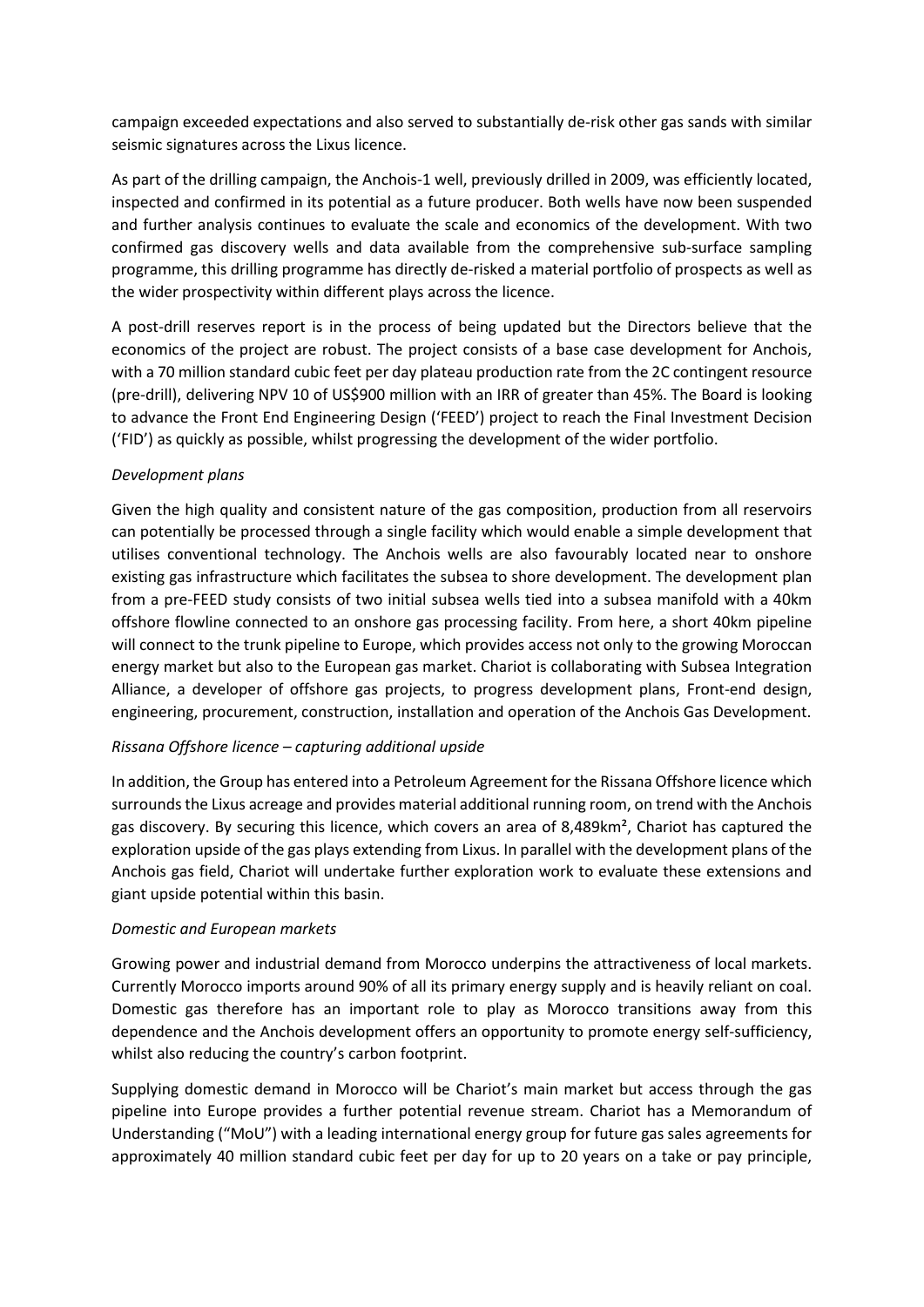anchoring the development of the Anchois gas discovery whilst retaining the flexibility and opportunity to sell surplus production into the gas hungry European market.

Chariot Transitional Gas has a material foundation at Anchois and long-term growth potential through infrastructure-led exploration, from the existing portfolio.

### **Transitional Power**

Since the acquisition and integration of the new Transitional Power business stream in the first half of 2021, the Company has expanded the pipeline of projects through its long-term partnership with Total Eren, a leading player in renewable energy, and has also made progress in establishing early supply chains for the development of its green hydrogen project in Mauritania.

### *Renewable Power for Mines in Africa*

The Transitional Power team's core business of developing, financing, building and operating renewable energy projects for mining clients in Africa continues to grow. The scale of the energy demand of the African mining sector is both vast and untapped, with the World Bank estimate of requirements standing at +20GW in 2020. Chariot is establishing a solid foothold in this market, developing a pipeline of projects nearing 1GW throughout 2022. Chariot already has a 10 per cent. stake in the operational Essakane solar project of 15 MW in Burkina Faso, the largest hybrid PV-HFO plant in Africa, and recently announced two further projects;

- an MoU with Tharisa plc, the platinum group metals and chrome producer, to develop, finance, construct, own, operate and maintain a 40 MW solar photovoltaic (PV) project for the supply of electricity to the Tharisa mine, in the North West Province, South Africa; and
- a partnership with First Quantum Minerals a global mining and metals company, to advance the development of a 430 MW solar and wind power project for its mining operations in Zambia.

Both agreements set the foundations for flagship projects within these countries, will serve to materially reduce the carbon footprints of each asset and underpin Chariot's ongoing commitment to assist mining companies in their transition to renewable energy sources by delivering lower cost, sustainable and reliable power in Africa.

This strategic partnership with Total Eren was extended for three years from 1 January 2022, with the option to extend for a further two years. Chariot has the right to invest between 15% and 49% into the co-developed projects and there is an ambition of both Chariot and Total Eren to collaborate on other non-mining energy projects and transactions in Africa.

## *Green Hydrogen*

As announced in September 2021, Chariot signed an MoU with the Government of Mauritania to progress a potential green hydrogen development of up to 10 Gigawatts. Mauritania is exceptionally well-placed for green hydrogen production due to its high wind power density and solar power potential, making it a low-cost producer that is close to European markets. This is an early-stage position in what is a potentially large market, with an important and growing role to play in the replacement of traditional fossil fuels in a number of industries, including power generation, transport and chemicals. This is in line with Chariot's strategy to take large-scale, first-mover positions in projects that support the energy transition. The Company intends to leverage its network on the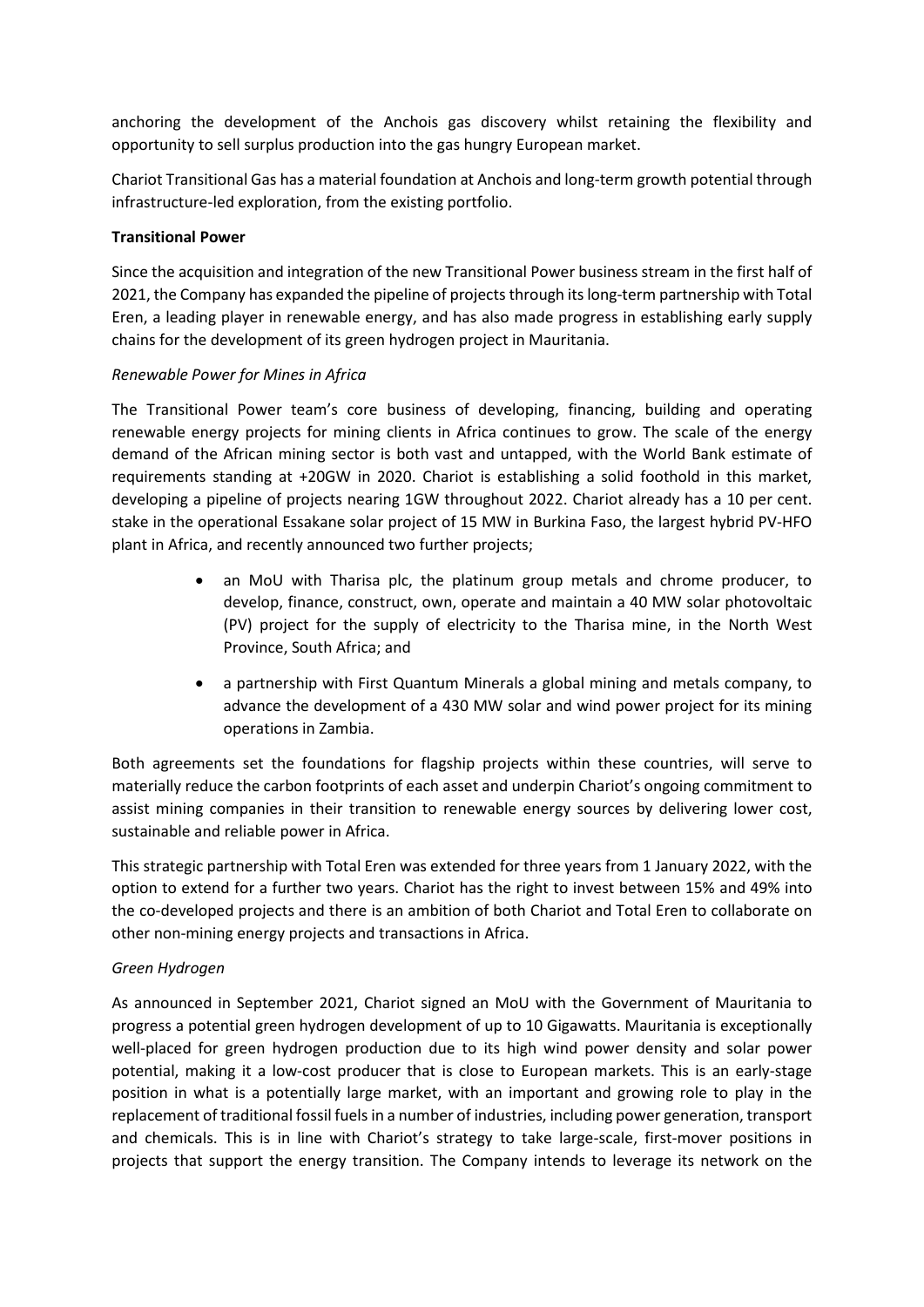African continent and provide an investment opportunity for shareholders into highly scalable markets.

As announced on 6 April 2022, Chariot has signed an MoU with the Port of Rotterdam International, a global energy hub and Europe's largest sea port which handles a significant portion of Europe's energy demand. This MoU represents a first step towards establishing supply chains to import green hydrogen and ammonia to meet expected demand in the Netherlands and other countries in Northwest Europe. The two parties will work together to connect with off-takers and secure contracts for specific volumes.

#### Reasons for the Fundraise

Further to the success of the drilling programme and analysis to date, the Board is focused on bringing the Anchois gas development online, with the intention of fast tracking towards material cashflows as quickly as possible. The majority of the proceeds of the fundraise will be utilised for this purpose. The FEED project is ready to commence and the partnering process is underway. The Company is looking for long term, strategically aligned partners in both upstream and downstream capacities. The next commercial steps will be negotiating and completing gas sales agreements and securing project finance and, as recently announced, Societe Generale ("SocGen") has been appointed to lead the project financing.

In tandem with the development of Anchois, the Company will continue to advance its strategic partnering at the Transitional Power subsidiary level and Hydrogen project level to progress its renewable power pipeline.

The Group will also continue to assess other opportunities in transitional gas and investigate whether synergies can be found with other transitional energy projects.

#### **Use of Proceeds**

The Company is proposing to use the net proceeds of the Fundraising as follows:

Advance the engineering and design of the Anchois Gas US\$15 million (£12 million) Development, including FEED project, project financing, gas sales and updated reserves report, to reach FID

Progress renewable power pipeline, strategic partnering and new US\$5 million (£4 million) venture opportunities

Total US\$20 million (£16million)

Any funds raised though the Open Offer will be used to supplement the Group's working capital.

As at 31 March 2022, the unaudited cash balance of the Company was US\$4 million.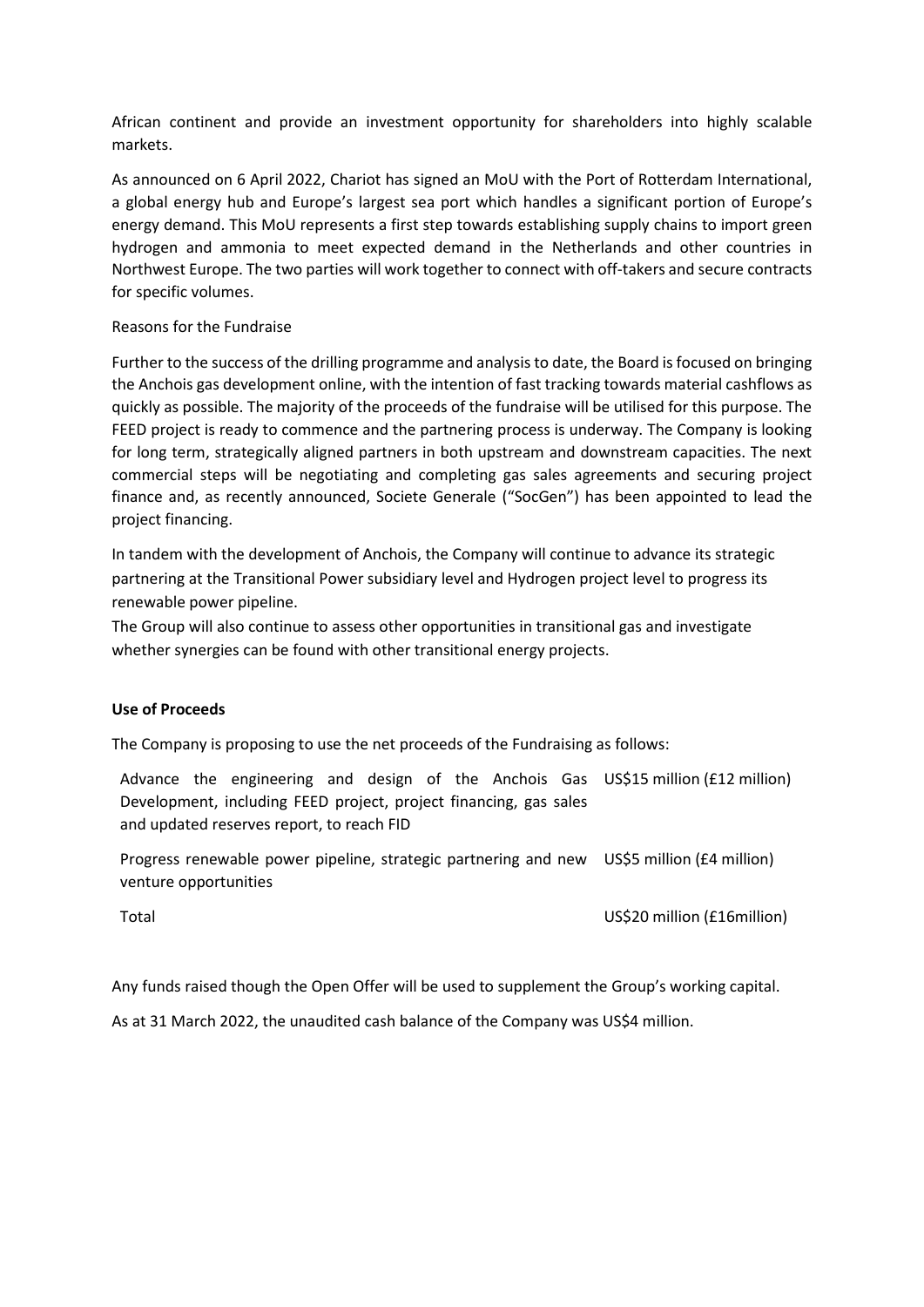### **APPENDIX 1**

# **EXPECTED TIMETABLE OF PRINCIPAL EVENTS**

*2022*

| Announcement Launch of ABB                                                                                                                                                     | 4.30 p.m on 18 May                             |
|--------------------------------------------------------------------------------------------------------------------------------------------------------------------------------|------------------------------------------------|
| Announcement of Result of ABB                                                                                                                                                  | approx. 7.00 am on 19 May                      |
| Record date of Open Offer                                                                                                                                                      | 6:30 pm on 19 May                              |
| Ex-entitlement date for Open Offer                                                                                                                                             | 7.00 am on 20 May                              |
| Posting of Circular, Form of Proxy and Application Form                                                                                                                        | 23 May                                         |
| Open Offer Entitlements and Excess CREST Open Offer Entitlements<br>credited to stock accounts of Qualifying CREST Shareholders in CREST                                       | 8.00 am on 24 May                              |
| Latest recommended time and date for requesting withdrawal of<br>Open Offer entitlements from CREST                                                                            | 4.30pm on 27 May                               |
| Latest time and date for depositing Open Offer entitlements into<br><b>CREST</b>                                                                                               | 3.00pm on 30 May                               |
| Latest time and date for splitting application forms (to satisfy bona<br>fide market claims only)                                                                              | 3.00 pm on 31 May                              |
| Latest time and date for receipt of Open Offer application forms and<br>payment in full under the Open Offer and settlement of relevant<br>CREST instructions (as appropriate) | 11.00 am on 6 June                             |
| Announcement of results of Open Offer                                                                                                                                          | 7 June                                         |
| Latest time and date for receipt of Forms of Proxy and CREST voting<br>instructions                                                                                            | 2.00 pm on 8 June                              |
| <b>General Meeting</b>                                                                                                                                                         | 11.00 am 10 June                               |
| Announcement of results of General Meeting                                                                                                                                     | <b>Following General Meeting</b><br>on 10 June |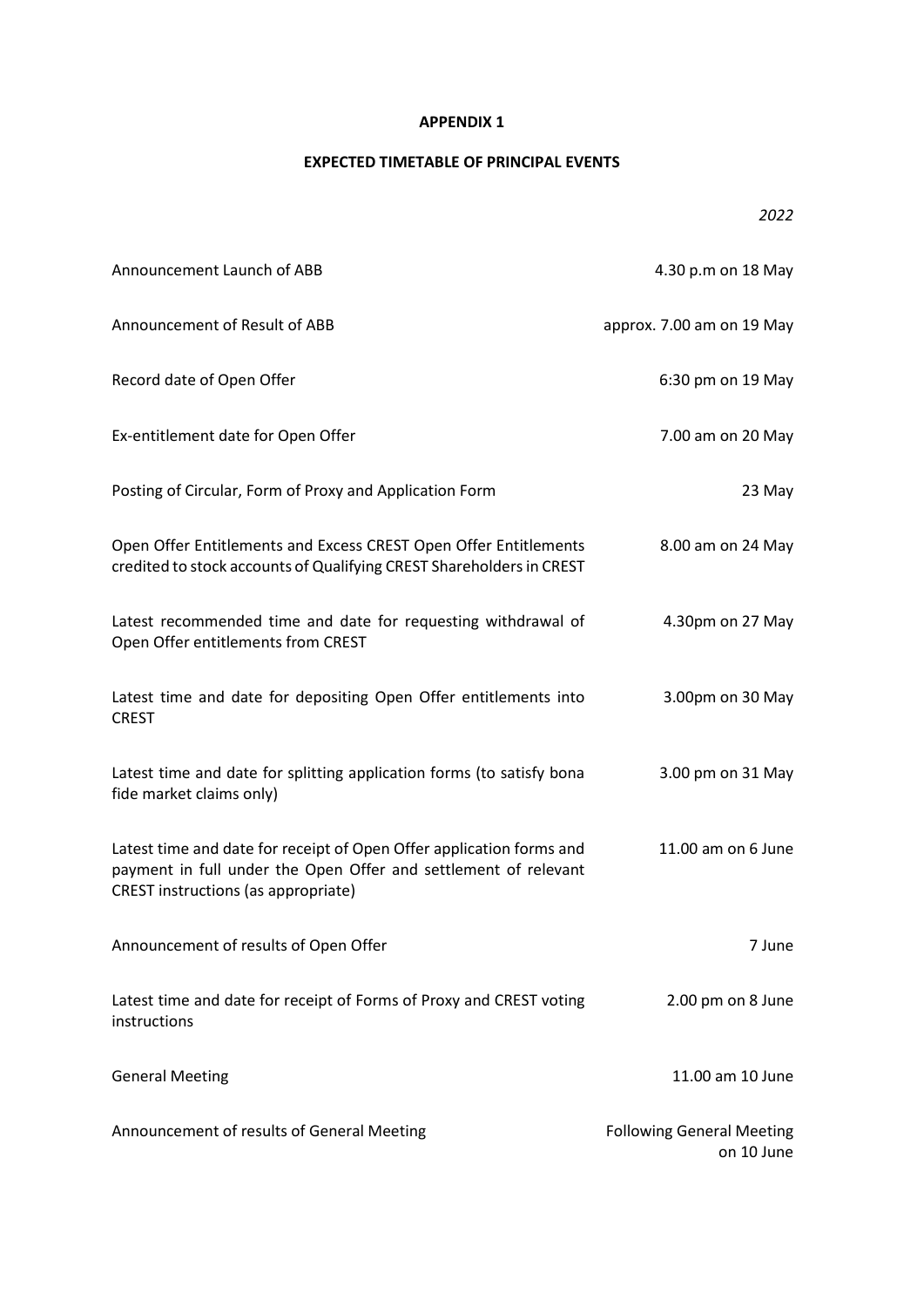| Admission of New Ordinary Shares                                                                                                           | 8.00 am 13 June |
|--------------------------------------------------------------------------------------------------------------------------------------------|-----------------|
| New Ordinary Shares credited to CREST Members' accounts in<br>respect of the Placing Shares and Open Offer Shares                          | 13 June         |
| Dispatch of definitive share certificates in certified form in respect of<br>the Placing Shares, Subscription Shares and Open Offer Shares | By 20 June      |

*Notes*

1. Each of the times and dates set out in the above timetable and mentioned in this Announcement are subject to change by the Company (with the agreement of the Joint Bookrunners), in which event details of the new times and dates will be notified to London Stock Exchange plc and the Company will make an appropriate announcement to a Regulatory Information Service.

2. References to times in this Document are to London time (unless otherwise stated).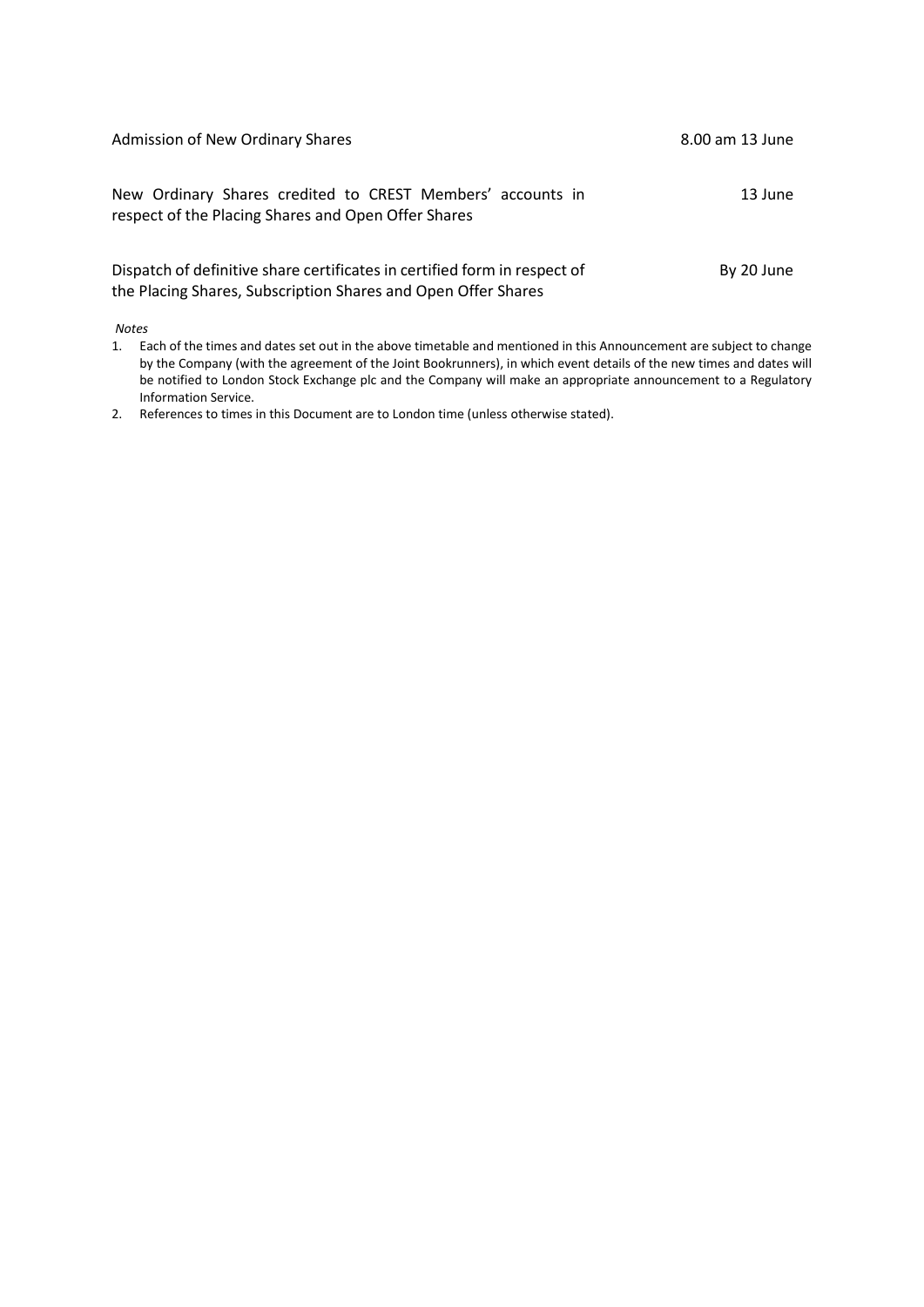#### **APPENDIX 2**

#### **TERMS AND CONDITIONS OF THE PLACING**

TERMS AND CONDITIONS - IMPORTANT INFORMATION REGARDING THE PLACING AND ASSOCIATED OPEN OFFER.

THIS ANNOUNCEMENT, INCLUDING THIS APPENDIX (TOGETHER, THE "ANNOUNCEMENT") AND THE INFORMATION IN IT, IS RESTRICTED AND IS NOT FOR PUBLICATION, RELEASE OR DISTRIBUTION, DIRECTLY OR INDIRECTLY, IN WHOLE OR IN PART, IN OR INTO ANY MEMBER STATE OF THE EUROPEAN ECONOMIC AREA (THE "EEA") THE UNITED STATES (OR TO ANY U.S. PERSON), CANADA, AUSTRALIA, JAPAN, NEW ZEALAND OR THE REPUBLIC OF SOUTH AFRICA OR ANY OTHER JURISDICTION IN WHICH SUCH PUBLICATION, RELEASE OR DISTRIBUTION WOULD BE UNLAWFUL.

IMPORTANT INFORMATION ON THE PLACING FOR INVITED PLACEES ONLY.

EACH PURCHASER SHOULD CONSULT WITH ITS OWN ADVISERS AS TO LEGAL, TAX, BUSINESS AND RELATED ASPECTS OF AN INVESTMENT IN SHARES IN THE COMPANY.

MEMBERS OF THE PUBLIC ARE NOT ENTITLED TO TAKE PART IN THE PLACING AND THIS ANNOUNCEMENT IS COMMUNICATED TO THEM FOR THE PURPOSES OF INFORMATION ONLY AND IS DIRECTED ONLY TO: (A) PERSONS IN THE UNITED KINGDOM, WHO (i) HAVE BEEN SELECTED BY THE JOINT BOOKRUNNERS AND WHO HAVE PROFESSIONAL EXPERIENCE IN MATTERS RELATING TO INVESTMENTS AND ARE "INVESTMENT PROFESSIONALS" WITHIN THE MEANING OF ARTICLE 19(5) OF THE FINANCIAL SERVICES AND MARKETS ACT 2000 (FINANCIAL PROMOTION) ORDER 2005 (AS AMENDED) (THE "ORDER") OR ARE PERSONS FALLING WITHIN ARTICLE 49(2)(A) TO (D) ("HIGH NET WORTH COMPANIES, UNINCORPORATED ASSOCIATIONS, ETC") OF THE ORDER; AND (ii) WHO, ARE "QUALIFIED INVESTORS" WITHIN THE MEANING OF ARTICLE 2 OF THE PROSPECTUS REGULATION (WHICH MEANS REGULATION (EU) NO 2017/1129 OF THE EUROPEAN PARLIAMENT AND AS RETAINED AS PART OF UK LAW BY VIRTUE OF THE EUROPEAN UNION (WITHDRAWAL) ACT 2018) (THE "PROSPECTUS REGULATION"); OR (B) ARE OTHERWISE PERSONS TO WHOM IT MAY OTHERWISE BE LAWFULLY COMMUNICATED (ALL SUCH PERSONS IN (A) AND (B) TOGETHER BEING REFERRED TO AS "RELEVANT PERSONS"). THIS ANNOUNCEMENT AND THE TERMS AND CONDITIONS HEREIN MUST NOT BE RELIED ON, ACTED ON OR RESPONDED TO BY PERSONS WHO ARE NOT RELEVANT PERSONS. PERSONS DISTRIBUTING THIS ANNOUNCEMENT MUST SATISFY THEMSELVES THAT IT IS LAWFUL TO DO SO. ANY INVESTMENT OR INVESTMENT ACTIVITY TO WHICH THIS APPENDIX AND THE TERMS AND CONDITIONS SET OUT HEREIN RELATES IS AVAILABLE ONLY TO RELEVANT PERSONS AND WILL BE ENGAGED IN ONLY WITH RELEVANT PERSONS. THIS APPENDIX DOES NOT ITSELF CONSTITUTE AN OFFER FOR SALE OR SUBSCRIPTION OF ANY SECURITIES IN THE COMPANY. IF YOU ARE IN ANY DOUBT AS TO WHETHER YOU ARE A RELEVANT PERSON YOU SHOULD CONSULT A PROFESSIONAL ADVISER FOR ADVICE.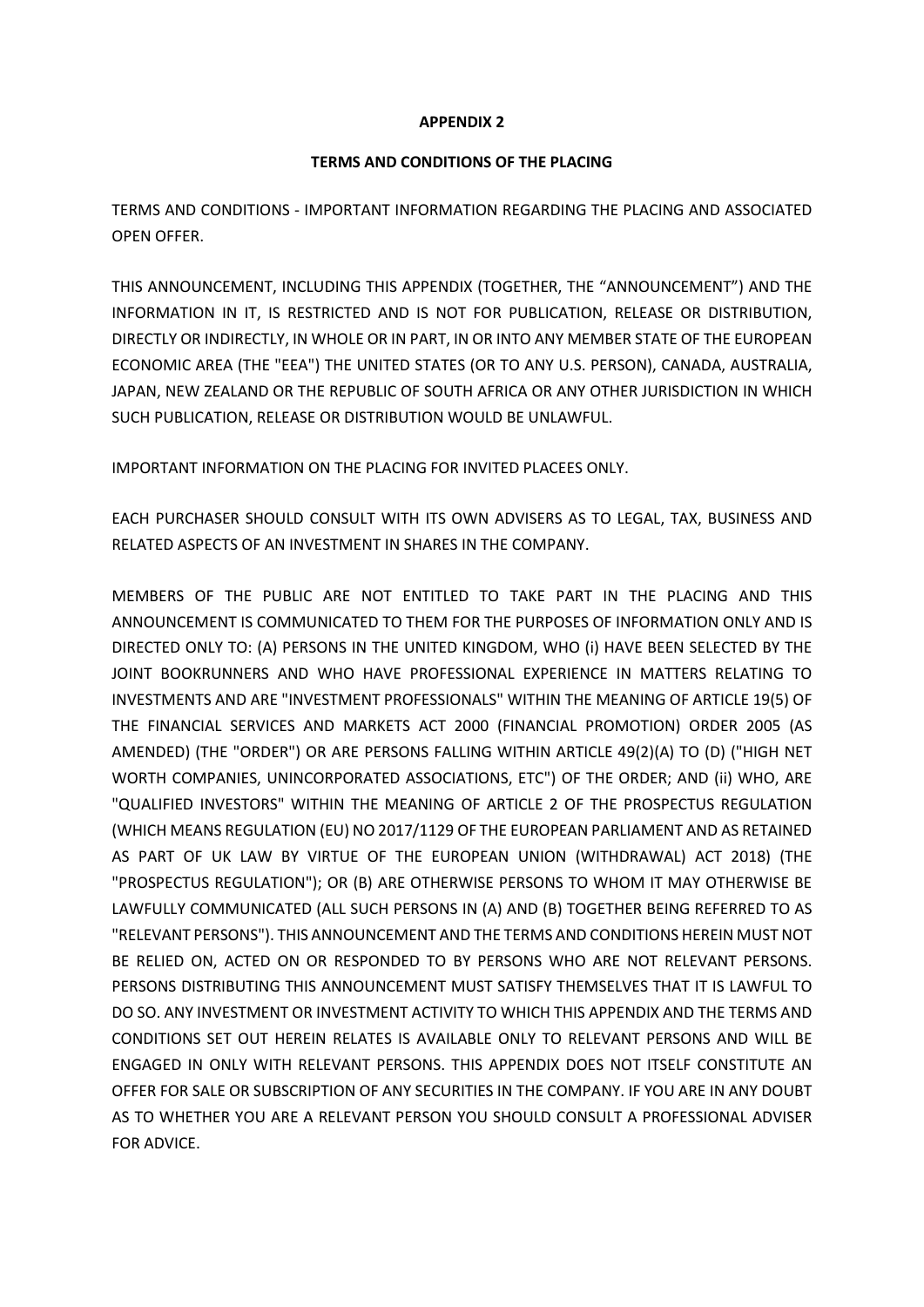No action has been taken by the Company, the Joint Bookrunners (as defined in paragraph 1.3 below) or any of their respective affiliates, agents, directors, officers or employees that would permit an offer of the Placing Shares or possession or distribution of this Announcement or any other offering or publicity material relating to such Placing Shares in any jurisdiction where action for that purpose is required.

This announcement and appendix do not constitute an offer to sell or issue or a solicitation of an offer to buy or subscribe for Placing Shares in any member state of the EEA. The Placing Shares will not be lodged with or registered by any applicable body or security exchange of any member state of the EEA. No prospectus or other form of offer document has been or will be prepared in connection with the Placing or has been or will be approved by any competent authority of a member state of the EEA.

Persons who are invited to and who choose to participate in the Placing (as such term is defined in paragraph 1.1 below) by making an oral or written offer to subscribe for Placing Shares (as such term is defined in paragraph 1.1 below), including any individuals, funds or others on whose behalf a commitment to acquire Placing Shares is given, will be deemed to have read and understood this Announcement in its entirety and to be making such offer on the terms and conditions, and to be providing the representations, warranties, acknowledgements, undertakings and agreements contained in this Appendix. In particular, each such prospective Purchaser (as defined in paragraph 2.4(a)) represents, warrants and acknowledges that:

1. it is a Relevant Person and undertakes that it will acquire, hold, manage or dispose of any Placing Shares (as such term is defined below) that are allocated to it for the purposes of its business;

2. if it is a financial intermediary, as that term is used in Article 3(2) of the Prospectus Regulation, any Placing Shares acquired by it in the Placing will not be acquired on a non-discretionary basis on behalf of, nor will they be acquired with a view to their offer or resale to, persons in circumstances which may give rise to an offer of securities to the public other than an offer or resale in the United Kingdom, or in circumstances in which the prior consent of the Joint Bookrunners has been given to each such proposed offer or resale; and

3. it is not in the United States and it is not acting for the account or benefit of a person in the United States or any U.S. Person.

The Company and the Joint Bookrunners will rely upon the truth and accuracy of the foregoing representations, warranties, acknowledgments and undertakings. The Joint Bookrunners do not make any representation to the Purchasers regarding an investment in the Placing Shares referred to in this Announcement.

Solely for the purposes of the product governance requirements contained within the FCA Handbook and in particular the Product Intervention and Product Governance Sourcebook and any other UK domestic legislation and measures which implement EU Directive 2014/65/EU on markets in financial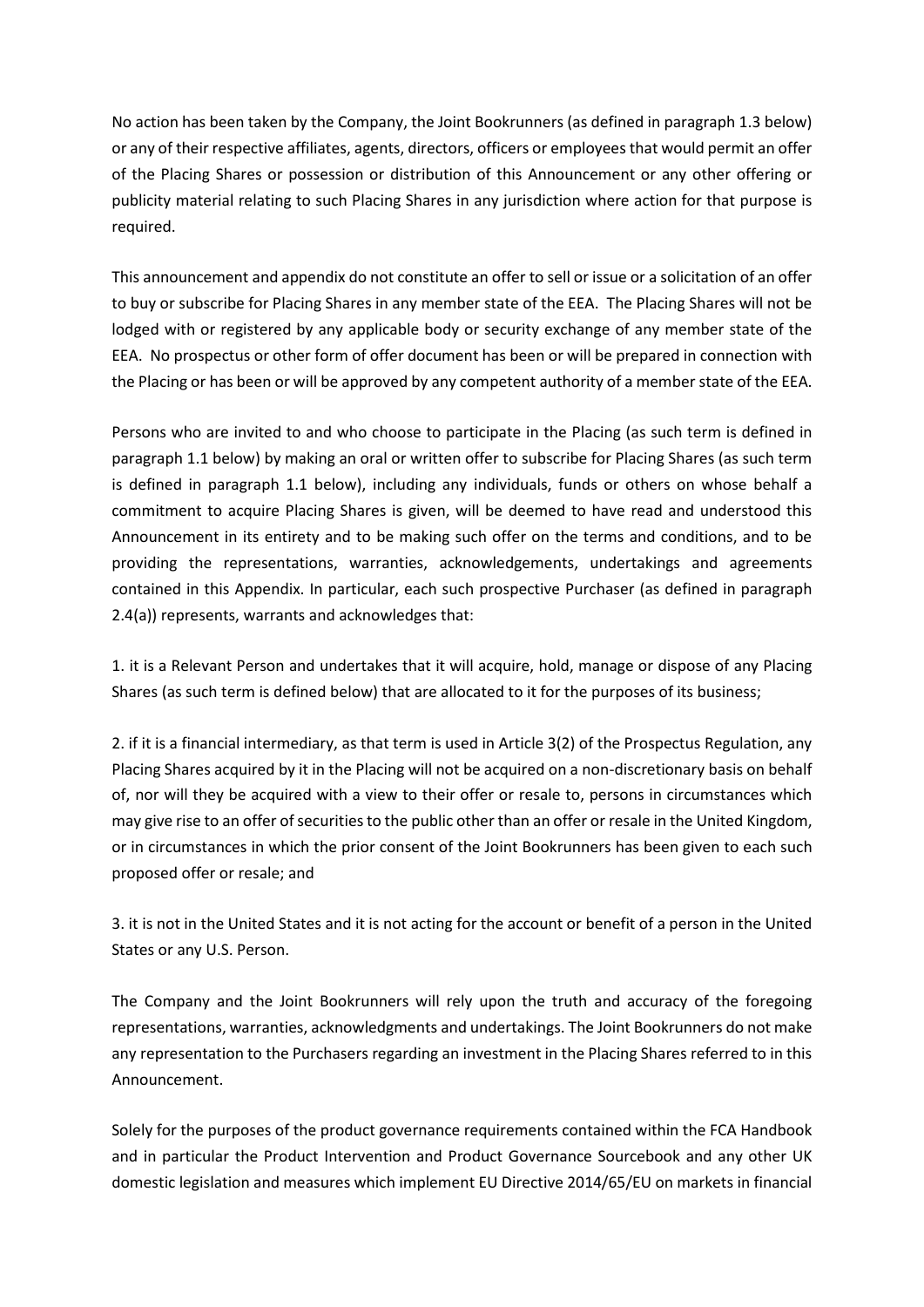instruments, as amended ("MiFID II") and Articles 9 and 10 of Commission Delegated Directive (EU) 2017/593 supplementing MiFID II (together, the "UK MiFID II Product Governance Requirements"), and disclaiming all and any liability, whether arising in tort, contract or otherwise, which any "manufacturer" (for the purposes of the UK MiFID II Product Governance Requirements) may otherwise have with respect thereto, the Placing Shares have been subject to a product approval process, which has determined that the Placing Shares are: (i) compatible with an end target market of retail investors and investors who meet the criteria of professional clients and eligible counterparties, each as defined in UK MiFID II Product Governance Requirements; and (ii) eligible for distribution through all distribution channels as are permitted by UK MiFID II Product Governance Requirements (the "Target Market Assessment"). Notwithstanding the Target Market Assessment, distributors should note that: the price of the Placing Shares may decline and investors could lose all or part of their investment; the Placing Shares offer no guaranteed income and no capital protection; and an investment in the Placing Shares is compatible only with investors who do not need a guaranteed income or capital protection, who (either alone or in conjunction with an appropriate financial or other adviser) are capable of evaluating the merits and risks of such an investment and who have sufficient resources to be able to bear any losses that may result therefrom. The Target Market Assessment is without prejudice to the requirements of any contractual, legal or regulatory selling restrictions in relation to the Placing. Furthermore, it is noted that, notwithstanding the Target Market Assessment, the Joint Bookrunners will only procure investors who meet the criteria of professional clients and eligible counterparties. For the avoidance of doubt, the Target Market Assessment does not constitute: (a) an assessment of suitability or appropriateness for the purposes of the MiFID II Product Governance Requirements; or (b) a recommendation to any investor or group of investors to invest in, or purchase, or take any other action whatsoever with respect to the shares the subject of the Placing. Each distributor is responsible for undertaking its own target market assessment in respect of the shares and determining appropriate distribution channels.

This Announcement does not constitute, and may not be used in connection with, an offer or invitation to underwrite, subscribe for or otherwise acquire or dispose of any securities or investment advice in any jurisdiction, including, without limitation, the United Kingdom, any member state of the EEA, the United States, Australia, Canada, Japan, New Zealand or the Republic of South Africa. No public offer of securities of the Company is being made in the United Kingdom, United States or elsewhere. This Announcement and the information contained herein is not for publication or distribution, directly or indirectly, to persons in the United States (or to any U.S. Person), any member state of the EEA, Australia, Canada, Japan, New Zealand or the Republic of South Africa or in any other jurisdiction in which such publication or distribution is unauthorised or unlawful. Any person (including, without limitation, custodians, nominees and trustees) into whose possession this Announcement may come, are required by the Company to inform themselves about and to observe any restrictions on transfer of this Announcement.

The Placing Shares are being offered only outside the United States, and not to or for the account or benefit of any U.S. Person, in reliance on Regulation S under the U.S. Securities Act. In particular, the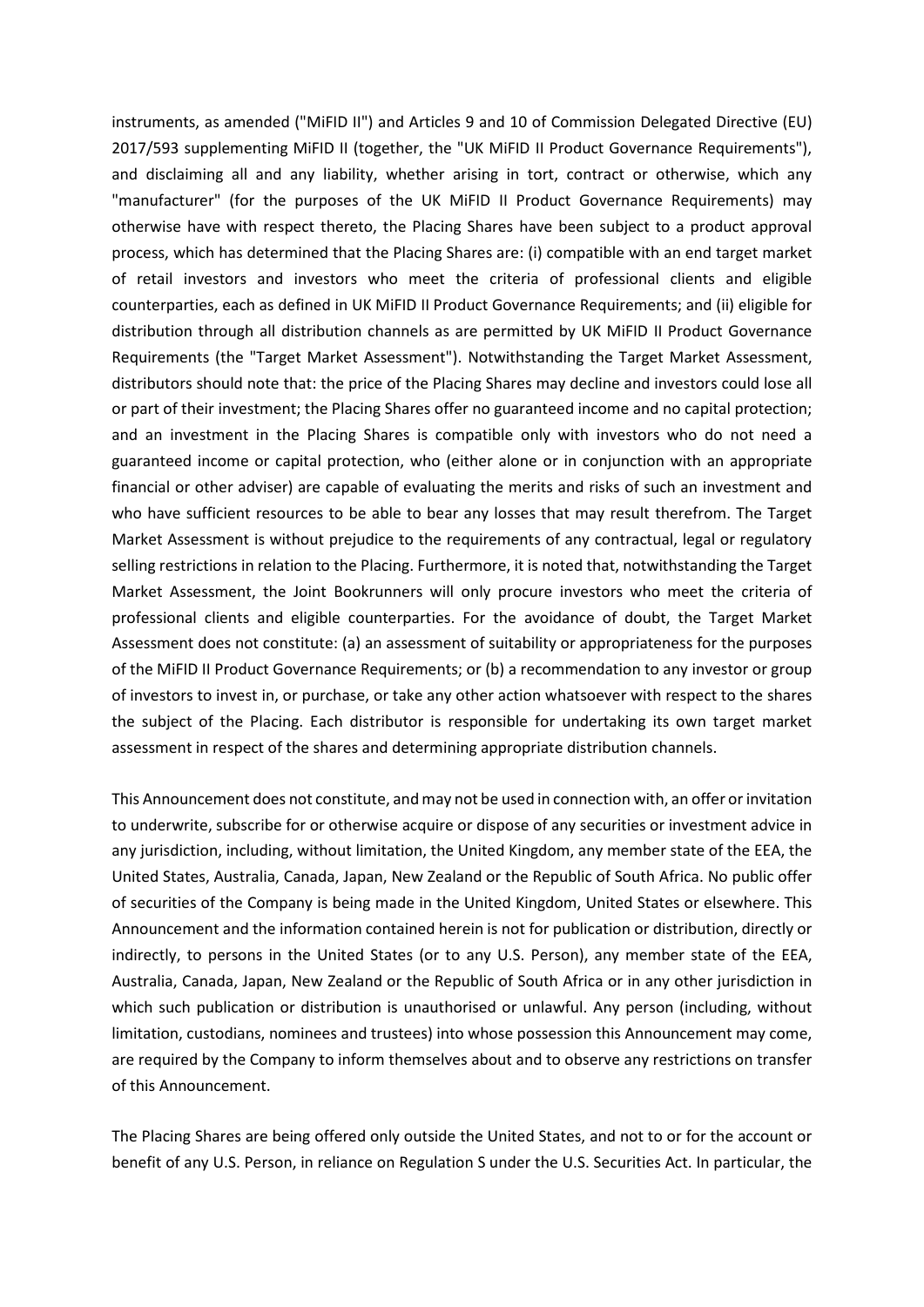offer and sale of the Placing Shares have not been and will not be registered under the U.S. Securities Act or with any securities regulatory authority of any State or other jurisdiction of the United States, and, accordingly, the Placing Shares may not be offered or sold, re-sold, taken up, pledged, transferred, delivered or distributed, directly or indirectly, within the United States, or to or for the account or benefit of any U.S. Person, except in compliance with an exemption from the registration requirements of the U.S. Securities Act and in compliance with any applicable securities laws of any state or other jurisdiction of the United States. None of the Placing Shares has been approved or disapproved by the US Securities and Exchange Commission, any state securities commission in the United States or any other United States regulatory authority, nor have any of the foregoing authorities passed upon or endorsed the merits of the Placing or the accuracy or adequacy of this Announcement, the Circular or any other document related to the Placing. Any representation to the contrary is a criminal offence in the United States. No public offering of the Placing Shares or any other securities is being made in the United States or to U.S. Persons. No money, securities or other consideration from any person inside the United States or other U.S. Person is being solicited pursuant to this Announcement, the Placing, or the Bookbuild and, if sent in response to the information contained in the Announcement, will not be accepted. This Announcement is not an offer of securities for sale into the United States, or to or for the account or benefit of any U.S. Person.

The relevant clearances have not been, and nor will they be, obtained from the securities commission of any province or territory of Canada; no prospectus has been lodged with and/or registered by, the Australian Securities and Investments Commission, the Financial Markets Authority of New Zealand or the Japanese Ministry of Finance; the relevant clearances have not been, and will not be, obtained for the South Africa Reserve Bank or any other applicable body in the Republic of South Africa in relation to the Placing Shares, and the Placing Shares have not been, and nor will they be, registered under or offered in compliance with the securities laws of any state, province or territory of Australia, Canada, New Zealand, Japan or the Republic of South Africa. Accordingly, the Placing Shares may not (unless an exemption under the relevant securities laws is applicable) be offered, sold, resold or delivered or otherwise transferred, directly or indirectly, in or into the United States, Australia, Canada, New Zealand, Japan, the Republic of South Africa or any other jurisdiction outside the United Kingdom. The contents of this Announcement have not been reviewed by any regulatory authority in Hong Kong. If you are in any doubt about any of the contents of this Announcement, you should obtain independent professional advice.

The price of securities and the income from them may go down as well as up and investors may not get back the full amount of their investment on disposal of the securities.

Any indication in this Announcement of the price at which ordinary shares of £0.01 each in the capital of the Company have been bought or sold in the past cannot be relied upon as a guide to future performance. No statement in this Announcement is intended to be a profit forecast and no statement in this Announcement should be interpreted to mean that earnings per share of the Company for the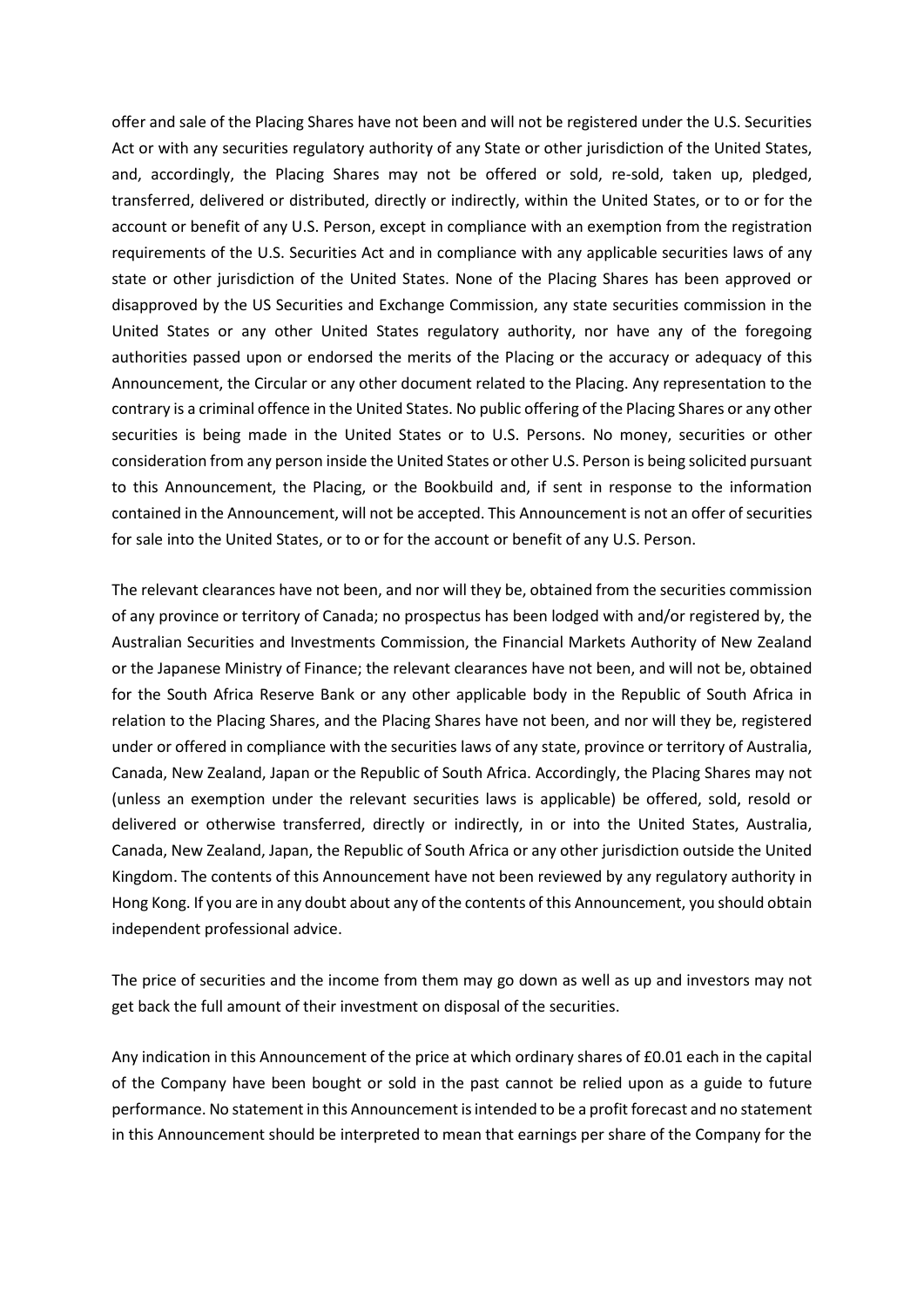current or future financial years would necessarily match or exceed the historical published earnings per share of the Company.

The New Ordinary Shares will not be admitted to trading on any stock exchange other than the AIM market of London Stock Exchange plc.

Neither the content of the Company's website nor any website accessible by hyperlinks on the Company's website is incorporated in, or forms part of, this announcement.

Persons (including, without limitation, nominees and trustees) who have a contractual or other legal obligation to forward a copy of this Appendix or the Announcement of which it forms part should seek appropriate advice before taking any action.

# 1. **PLACING, SUBSCRIPTION AND OPEN OFFER**

1.1 Chariot Limited (company number 47532) (the "Company"), intends to conduct a placing (the "Placing") and direct subscription (the "Subscription"). Subject to shareholder approval, new ordinary shares of £0.01 nominal value each will be issued to existing and new investors pursuant to the Placing ("Placing Shares") and Subscription ("Subscription Shares") at an issue price ("Issue Price") as determined by the Joint Bookrunners and the Company.

1.2 The Company also intends to conduct an open offer to raise gross proceeds of up to US\$4 million (approximately £3.2 million). Subject to shareholder approval, the new ordinary shares of £0.01 nominal value each (the "Open Offer Shares") are expected to be issued on 13 June 2022 at the Issue Price (the "Open Offer" and, together with the Placing and Subscription, the "Fundraising").

1.3 The Company has appointed Cenkos Securities plc ("**Cenkos**") and Peel Hunt LLP ("**Peel Hunt**") as joint brokers in respect of the Placing and Open Offer (together, the "Joint Bookrunners", and each, a "**Joint Bookrunner**").

1.4 The terms and conditions set out in this Appendix apply to persons making an offer to subscribe for Placing Shares under the Placing. Each Purchaser shall be deemed to have read the Announcement, and this Appendix, in its entirety.

# 2. **ALLOCATION AND CONDITIONS TO PLACING**

2.1 The Placing Shares under the Placing will be issued on the Closing Date (as defined below).

2.2 Participation in the Placing will only be available to persons who may lawfully be, and are, invited to participate by the Joint Bookrunners.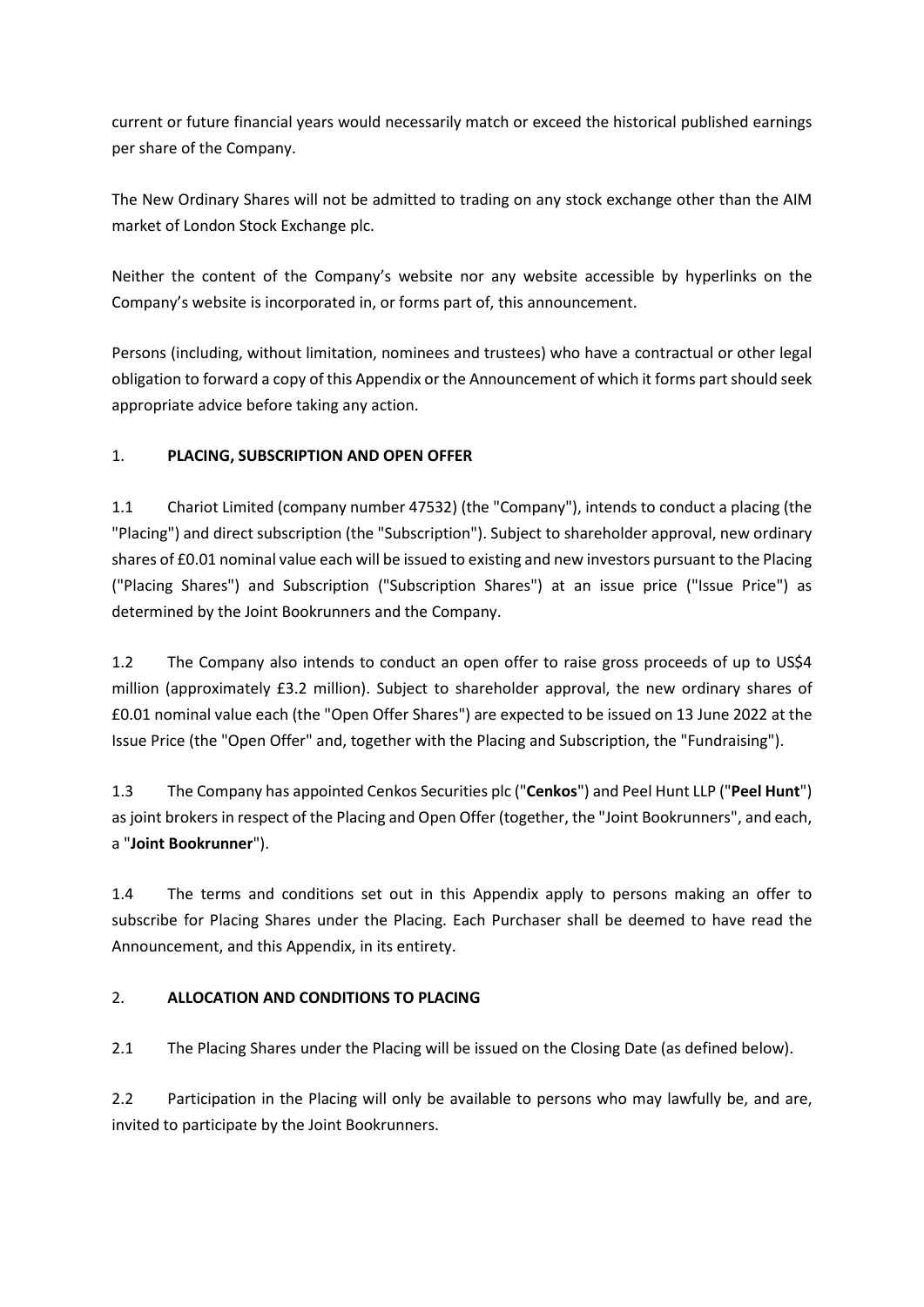2.3 The number of Placing Shares to be issued and the Issue Price will be finally agreed between the Joint Bookrunners and the Company following completion of the bookbuild being conducted by the Joint Bookrunners to determine demand for participation in the Placing and the Issue Price (the "Bookbuild"). The number of Placing Shares which have been placed and the Issue Price will be announced following the completion of the Bookbuild.

2.4 Acceptances of the Placing and allocations of Placing Shares (including the subscription amount payable) will be as:

(a) confirmed (orally or in writing) with prospective purchasers who are in the United Kingdom (or as the Joint Bookrunners and Company may agree, in any other jurisdiction) by the respective Joint Bookrunner (or their broker dealers or their agents as agent of the Company). That confirmation constitutes an irrevocable legally binding commitment of that person (who will at that point become a purchaser ("Purchaser")) to subscribe for the number of Placing Shares allocated to it on the terms and conditions set out in this Appendix (a copy of this Appendix having been provided to the Purchaser prior to or at the same time as such confirmation) and in accordance with the Company's articles of association; or

(b) (unless paragraph 2.4(a) applies) by the completion and return of such letter of confirmation and registration or other forms as the Joint Bookrunners or their agents may in their absolute discretion require and in that event the terms and conditions set out in such letter of confirmation and registration or other form shall apply to the exclusion of this Appendix.

2.5 The Bookbuild is expected to close no later than 7.00 am on 19 May 2022 but may be closed earlier or later at the discretion of the Joint Bookrunners. The Joint Bookrunners may, in agreement with the Company, accept bids that are received after the Bookbuild has closed. The Company reserves the right to reduce or seek to increase the amount to be raised pursuant to the Placing, in its absolute discretion.

2.6 The Joint Bookrunners may choose to allocate Placing Shares at their discretion (in consultation with the Company) and may scale down any bids for Placing Shares made by prospective Purchasers for this purpose on such basis as they may determine. The Joint Bookrunners may also, notwithstanding paragraph 2.5 above, subject to the prior consent of the Company: (a) allocate Placing Shares after the time of any initial allocation to any person submitting a bid after that time; and (b) allocate Placing Shares after the Bookbuild has closed to any person submitting a bid after that time.

2.7 For the avoidance of doubt, a bid in the Bookbuild will be made on the terms and subject to the conditions in the Announcement and this Appendix and will be legally binding on the prospective Purchaser on behalf of which it is made and, except with the consent of the respective Joint Bookrunner, will not be capable of variation or revocation after the time at which it is submitted. Any acceptance of the Placing constitutes a Purchaser's irrevocable legally binding agreement, subject to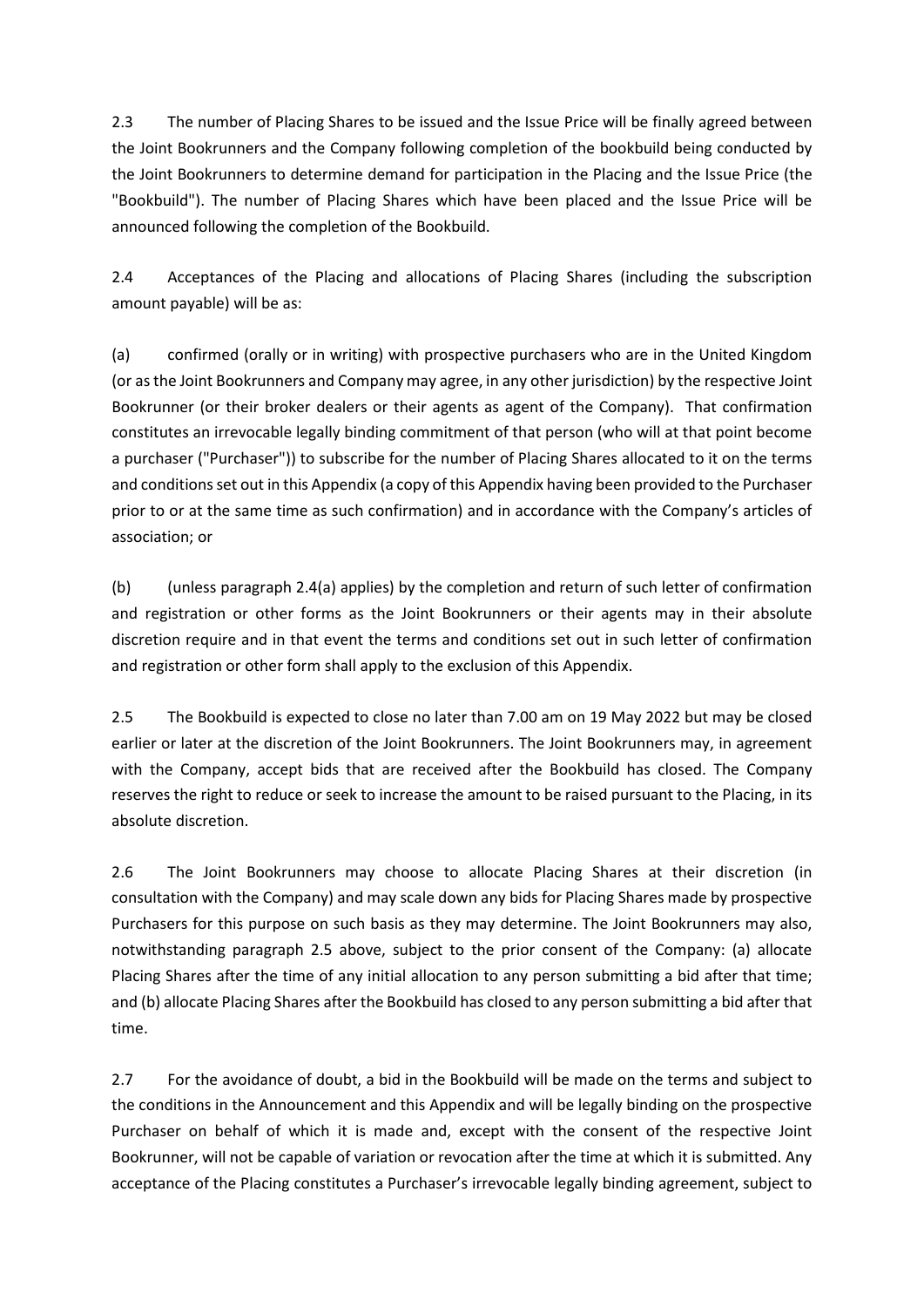the Placing and Open Offer Agreement (as defined below) not having been terminated, to pay the aggregate settlement amount of the Placing Shares regardless of the total number of Placing Shares (if any) subscribed for by any other investor(s).

2.8 By participating in the Bookbuild, each Purchaser agrees that its rights and obligations in respect of the Placing will terminate only in the circumstances described in paragraph 4 below, and will not be capable of rescission or termination by the Purchaser.

2.9 In making an investment decision, Purchasers must rely on their own examination of the Company and its prospects and the terms of the Placing, including the merits and risks involved in investing in the Placing Shares.

2.10 Irrespective of the time at which a Purchaser's allocation pursuant to the Placing is confirmed, settlement for all Placing Shares to be acquired pursuant to the Placing will be required to be made at the same time, on the basis explained below under "Registration and Settlement."

2.11 Settlement will occur on a date to be advised but expected to be on or around 13 June 2022 ("Closing Date").

2.12 To the fullest extent permissible by law and applicable FCA rules, none of (a) the Joint Bookrunners, (b) any of their affiliates, agents, directors, officers, employees, (c) to the extent not contained within (a) or (b), any person connected with the Joint Bookrunners as defined in the FSMA ((b) and (c) being together "affiliates" and individually an "affiliate" of the Joint Bookrunners), (d) any person acting on behalf of the Joint Bookrunners, shall have any liability (including to the extent permissible by law, any fiduciary duties) to any Purchaser or to any other person whether acting on behalf of a Purchaser or otherwise. In particular, neither of the Joint Bookrunners nor any of their respective affiliates shall have any liability (including, to the extent permissible by law, any fiduciary duties) in respect of their conduct of the Placing and Open Offer or of such alternative method of effecting the Placing and Open Offer as the Joint Bookrunners and the Company may agree.

# 3. **SHARES AND QUOTATION**

3.1 The New Ordinary Shares will be issued fully paid and will rank equally, from the date of issue, in all respects with the Company's existing issued ordinary shares, including the right to receive all dividends and other distributions declared, made or paid in respect of such ordinary shares after the date of issue of the Placing Shares, Subscription Shares and Open Offer Shares.

3.2 Application will be made to London Stock Exchange plc for admission to trading of the New Ordinary Shares on AIM ("Admission"). It is anticipated that Admission will become effective on or around 13 June 2022 and that dealings in the Placing Shares, Subscription Shares and Open Offer Shares will commence at that time.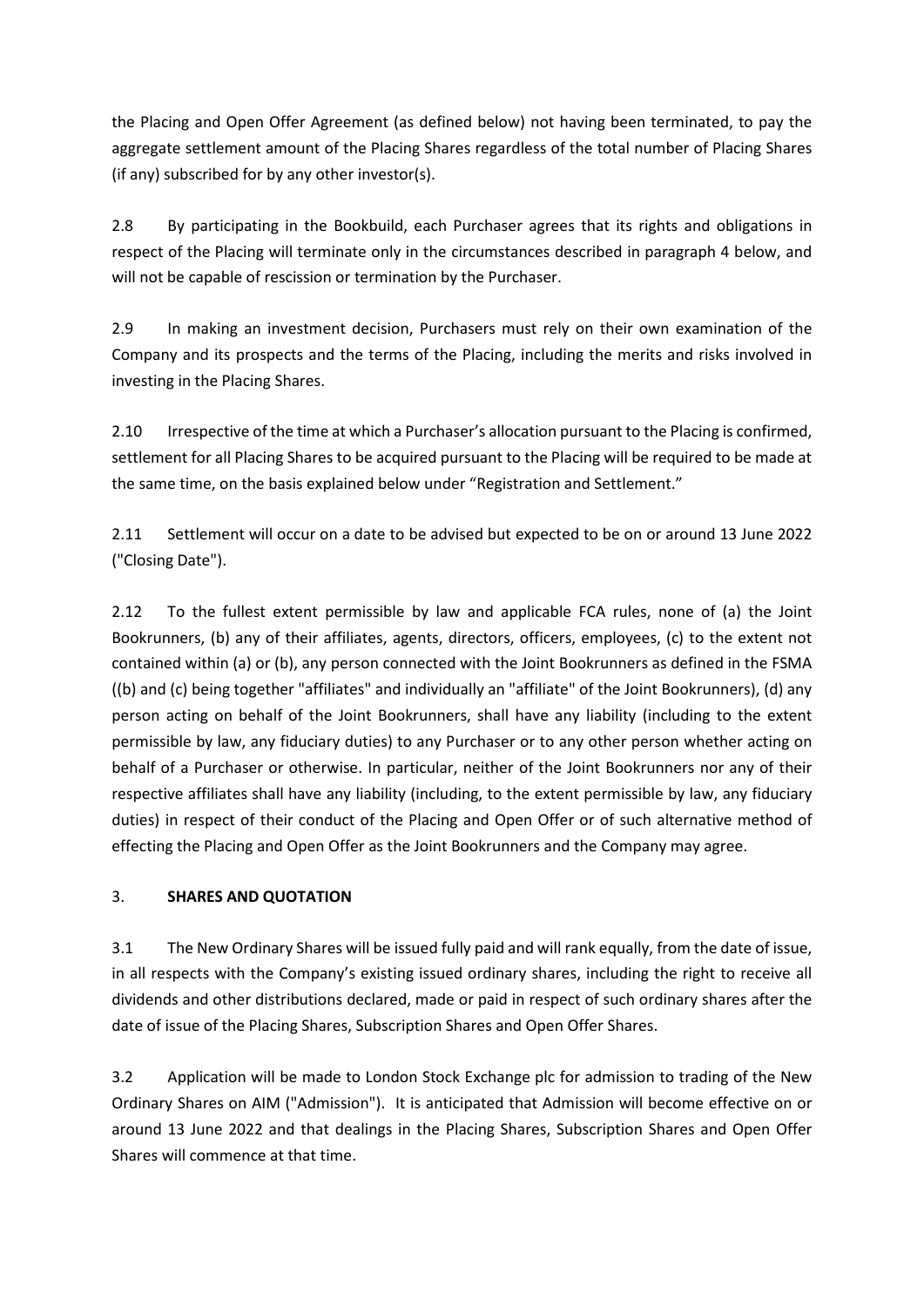### 4. **PLACING AND OPEN OFFER AGREEMENT**

4.1 On 18 May 2022, the Company and each of the Joint Bookrunners entered into a placing and open offer agreement in connection with the Placing and Open Offer (the "Placing and Open Offer Agreement"). Pursuant to the Placing and Open Offer Agreement, each of the Joint Bookrunners has agreed to use their respective reasonable endeavours to place the Placing Shares with prospective Purchasers.

4.2 The Joint Bookrunners' obligations under the Placing and Open Offer Agreement in respect of the Placing Shares and Open Offer Shares are conditional, *inter alia*, on:

(a) the Company procuring that the Circular and the notice of a general meeting of the shareholders of the Company to approve the Fundraise Resolutions (as defined below) is sent to shareholders by no later than 23 May 2022;

(b) shareholder approval of the resolutions necessary to issue the New Ordinary Shares for cash on a non-pre-emptive basis pursuant to (inter alia) the Placing, the Subscription and the Open Offer (the "Fundraise Resolutions");

(c) none of the warranties contained in the Placing and Open Offer Agreement being untrue, inaccurate or misleading as at the date of the Placing and Open Offer Agreement and at all times before and at the date of Admission;

(d) the publication of this Announcement through a Regulatory Information Service by no later than 8.00 a.m. on the date of the Placing and Open Offer Agreement or such other time and/or date as may be agreed in writing between the Company and the Joint Bookrunners;

(e) the Company allotting, subject only to Admission, the Placing Shares and the Subscription Shares in accordance with the Placing and Open Offer Agreement;

(f) Admission taking place not later than 8.00 a.m. on 13 June 2022 or such later date as the Company and the Joint Bookrunners may otherwise agree but not being later than 8.00 a.m. on 29 July 2022;

(g) the Subscription Agreements having become unconditional in all respects (save in relation to Admission); and

(h) there having been since the date of the Placing and Open Offer Agreement no development or event which will or is likely to have a material adverse effect on the Company (or of its subsidiaries).

4.3 If: (i) any of the conditions contained in the Placing and Open Offer Agreement in relation to the Placing Shares are not fulfilled or waived (if capable of being waived) by the Joint Bookrunners by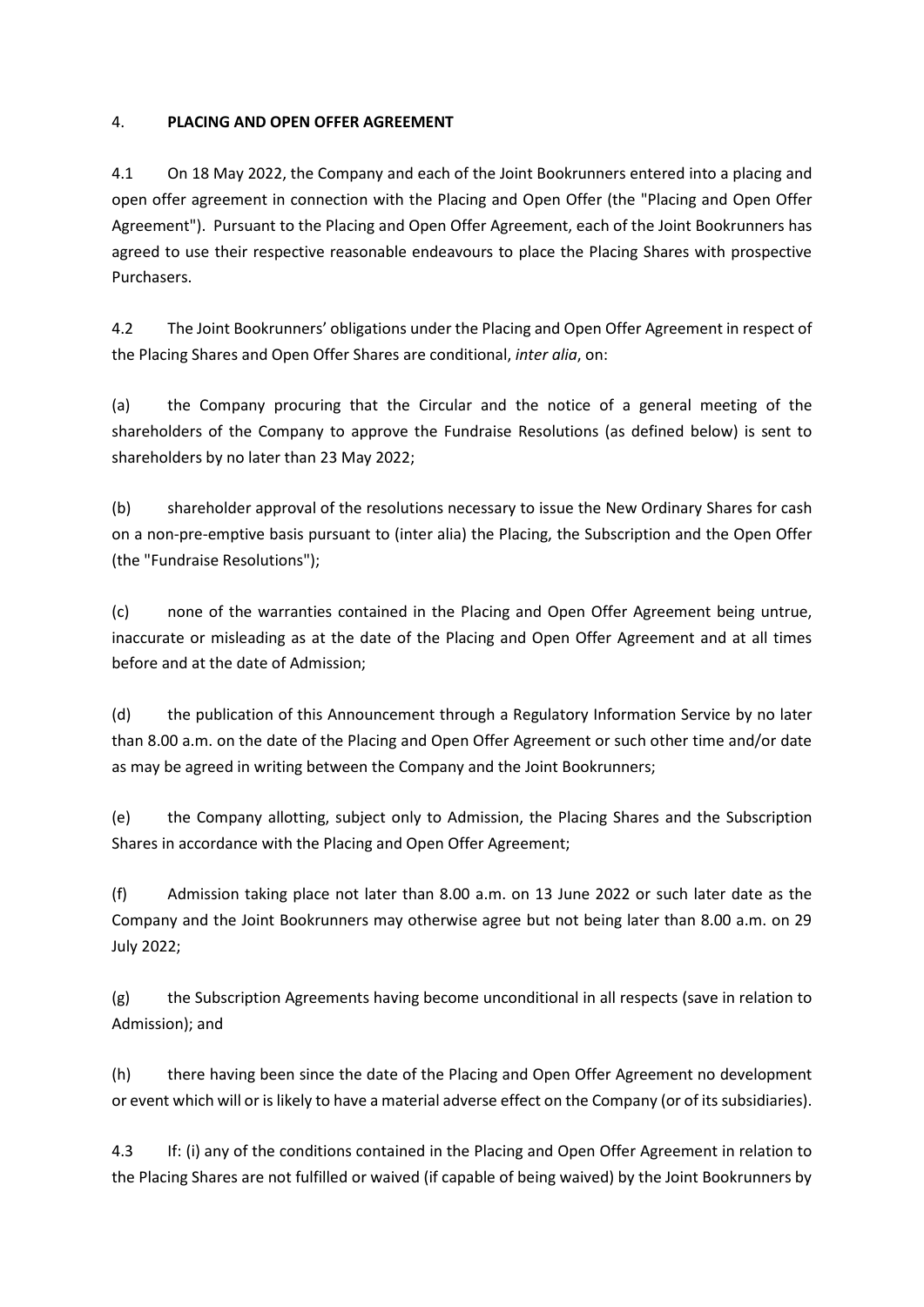the respective time or date where specified (or such later time or date as the Company and the Joint Bookrunners may agree); (ii) any of such conditions becomes incapable of being fulfilled; or (iii) the Placing and Open Offer Agreement is terminated in the circumstances specified below, the Placing in relation to the Placing Shares will lapse and the Purchaser's rights and obligations hereunder in relation to the Placing Shares shall cease and terminate at such time and each Purchaser agrees that no claim can be made by the Purchaser in respect thereof.

4.4 The Joint Bookrunners may, at their absolute discretion and upon such terms as they think fit, waive, or extend the period for, compliance by the Company with the whole or any part of any of the Company's obligations in relation to the conditions in the Placing and Open Offer Agreement save that the conditions relating to Admission, the allotment and issue of the Placing Shares (subject only to Admission) and shareholder approval may not be waived. Any such extension or waiver will not affect Purchasers' rights and obligations under the terms and conditions set out in this Appendix.

4.5 Neither of the Joint Bookrunners nor the Company shall have any liability to any Purchaser (or to any other person whether acting on behalf of a Purchaser or otherwise) in respect of any decision they may make as to whether or not to waive or to extend the time and/or date for the satisfaction of any condition to the Placing nor for any decision they may make as to the satisfaction of any condition or in respect of the Placing generally and by participating in the Placing each Purchaser agrees that any such decision is within the absolute discretion of the Joint Bookrunners.

4.6 Each of the Joint Bookrunners is entitled, at any time before Admission, to terminate the Placing and Open Offer Agreement by giving notice to the Company in certain circumstances, including, inter alia, a breach of the warranties given to the Joint Bookrunners in the Placing and Open Offer Agreement, the failure of the Company to comply with obligations under the Placing and Open Offer Agreement, or if an event has occurred which, in the opinion of the Joint Bookrunner (acting in good faith), constitutes or is likely to cause a material adverse change or on the occurrence of certain force majeure events. Following Admission, the Placing and Open Offer Agreement is not capable of rescission or termination.

4.7 The rights and obligations of the Purchasers shall terminate only in the circumstances described in these terms and conditions and will not be subject to termination by the Purchaser or any prospective Purchaser at any time or in any circumstances. By participating in the Placing, Purchasers agree that the exercise by a Joint Bookrunner of any right of termination or other discretion under the Placing and Open Offer Agreement shall be within the absolute discretion of that Joint Bookrunner, and that it need not make any reference to Purchasers and that it shall have no liability to Purchasers whatsoever in connection with any such exercise.

## 5. **NO UNDERWRITING**

The Fundraising is not being underwritten by any party.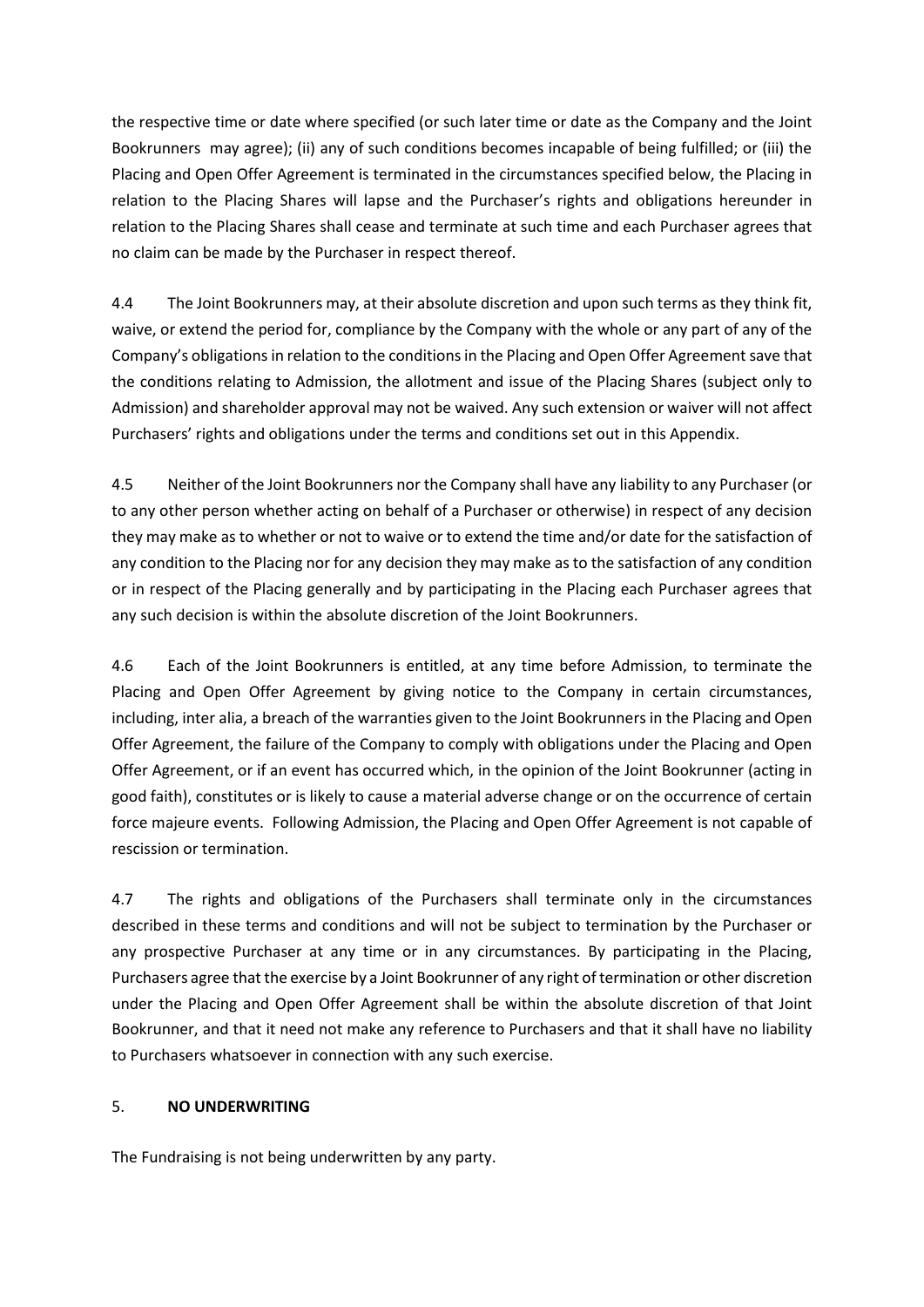### 6. **RELATIONSHIP OF THE JOINT BOOKRUNNERS**

6.1 The obligations of each Joint Bookrunner in connection with the Placing and Open Offer (including any payment obligation) are several, and not joint, nor joint and several. A right of a Joint Bookrunner in connection with the Placing and Open Offer (including any rights under the Placing and Open Offer Agreement) is held by that Joint Bookrunner severally and each Joint Bookrunner may exercise its rights, powers and benefits in connection with the Placing and Open Offer separately and individually.

6.2 A Joint Bookrunner will not be responsible for the performance obligations of the other Joint Bookrunner and will not be liable for any claims, damages or liabilities arising out of the actions taken, omissions of or advice given by the other Joint Bookrunner. Any breach, non-performance or default by a Joint Bookrunner will not constitute a breach, non-performance or default of the other.

6.3 Nothing contained or implied hereby or by acceptance of the Placing or Open Offer constitutes a Joint Bookrunner acting as the partner, agent or representative of the other Joint Bookrunner for any purpose or creates any partnership, agency or trust between the Joint Bookrunners, and no Joint Bookrunner has any authority to bind another Joint Bookrunner in any way.

6.4 Neither of the Joint Bookrunners will be liable for any loss, damage or claim arising out of the actions taken or advice given by the other Joint Bookrunner. In addition, the rights of a Joint Bookrunner and the Beneficiaries (as defined below) in respect of that Joint Bookrunner under the representations, warranties, acknowledgements and undertakings set out below will in no way be affected by the actions taken or alleged to have been taken or advice given or alleged to have been given by the other Joint Bookrunner or its Beneficiaries.

## 7. **OFFER PERSONAL**

The offering of Placing Shares and the agreement arising from acceptance of the Placing is personal to each Purchaser and does not constitute an offering to any other person or to the public. A Purchaser may not assign, transfer, or in any other manner, deal with its rights or obligations under the agreement arising from the acceptance of the Placing, without the prior written agreement of the Joint Bookrunners in accordance with all relevant legal requirements.

## 8. **NO PROSPECTUS**

8.1 No offer document or prospectus has been or will be delivered to the Financial Conduct Authority ("**FCA**") in relation to the Placing, and a Purchaser's commitments will be made solely on the basis of the information contained in the Announcement released by the Company today which this Appendix forms part of.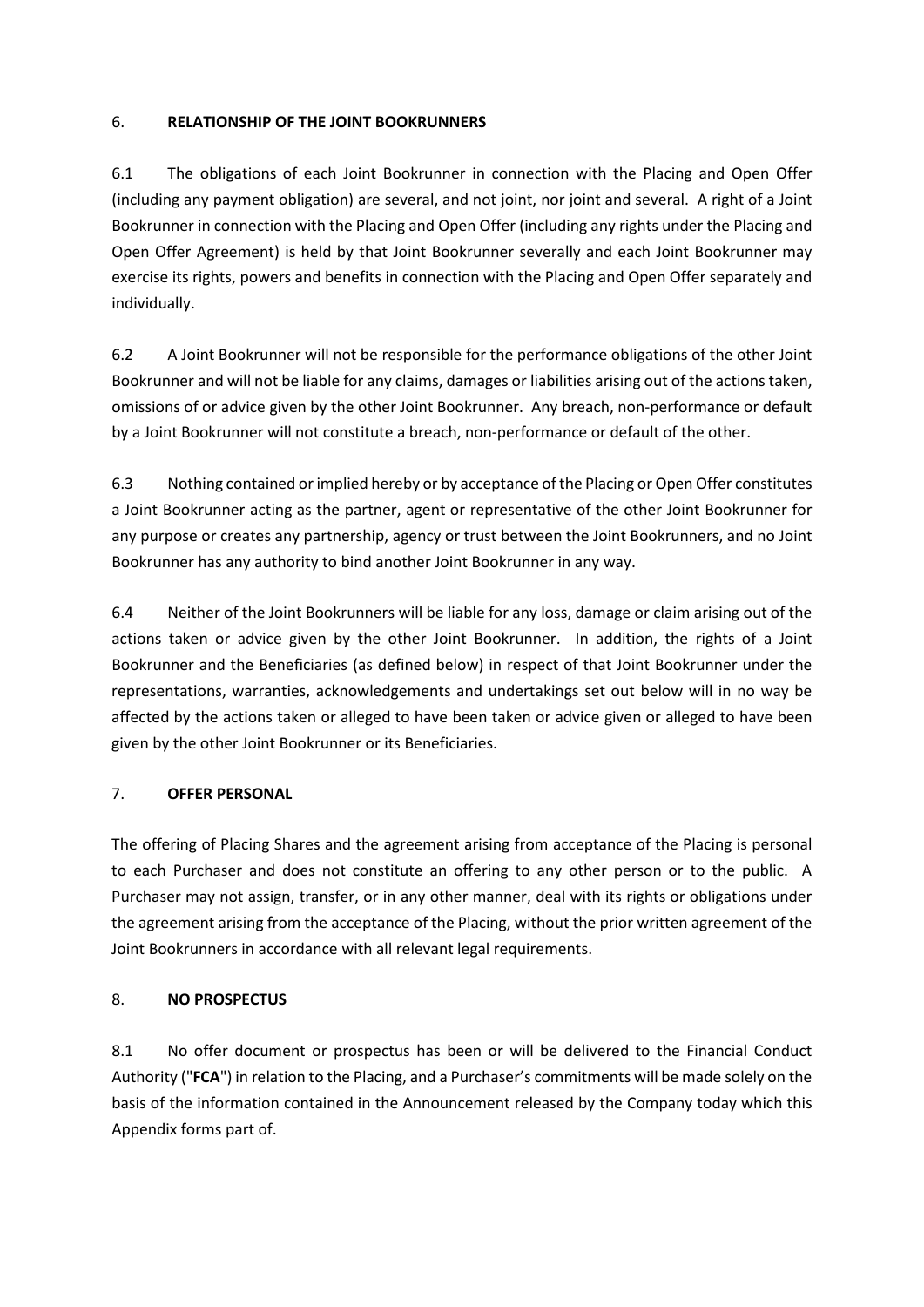8.2 Each Purchaser, by making an offer to subscribe for Placing Shares, agrees that the content of this Announcement (including this Appendix) is exclusively the responsibility of the Company and confirms that it has neither received nor relied on any other information, representation, warranty, or statement made by or on behalf of the Company or the Joint Bookrunners or any other person and none of the Company or the Joint Bookrunners nor any other person will be liable for any Purchaser's decision to participate in the Placing based on any other information, representation, warranty or statement which Purchasers may have obtained or received, and if given or made, such information, representation, warranty or statement must not be relied upon as having been authorised by the Joint Bookrunners, the Company or their respective officers, directors, employees or agents. Each Purchaser acknowledges and agrees that it has relied on its own investigation of the business, financial or other position of the Company in accepting a participation in the Placing. Neither the Company nor the Joint Bookrunners make any undertaking or warranty to any Purchaser regarding the legality of any investment in the Placing Shares by such Purchaser under any legal, investment or similar laws or regulations. Each Purchaser should not consider any information in this Announcement to be legal, tax or business advice. Each Purchaser should consult its own solicitor, tax adviser and financial adviser for independent legal, tax and financial advice regarding an investment in the Placing Shares. Nothing in this paragraph shall exclude the liability of any person for fraudulent misrepresentation.

### 9. **REGISTRATION AND SETTLEMENT**

9.1 Settlement of transactions in the Placing Shares will, unless otherwise agreed, take place on a delivery versus payment basis within the CREST system administered by Euroclear UK and International Limited ("**CREST**").

9.2 The Company will (or will procure its registrar or transfer agent to) deliver the Placing Shares to CREST accounts operated by the respective Joint Bookrunner for the Company and the Joint Bookrunners will enter their respective delivery (DEL) instructions into the CREST system. The input to CREST by each Purchaser of a matching or acceptance instruction will then allow delivery of the relevant Placing Shares to that Purchaser against payment.

9.3 Each Purchaser allocated Placing Shares in the Placing will be sent a conditional trade confirmation stating the number of Placing Shares and the subscription amount payable to be allocated to it and will be required to provide the Joint Bookrunners with funds sufficient to purchase such securities prior to the Closing Date.

9.4 Each Purchaser is deemed to agree that, if it does not comply with these obligations, the Company may sell any or all of the Placing Shares allocated to that Purchaser on such Purchaser's behalf and retain from the proceeds, for the Company's account and benefit, an amount equal to the aggregate amount owed by the Purchaser plus any interest due. The relevant Purchaser will, however, remain liable for any shortfall below the aggregate amount owed by it and may be required to bear any stamp duty or stamp duty reserve tax (together with any interest or penalties) which may arise upon the sale of such Placing Shares on such Purchaser's behalf.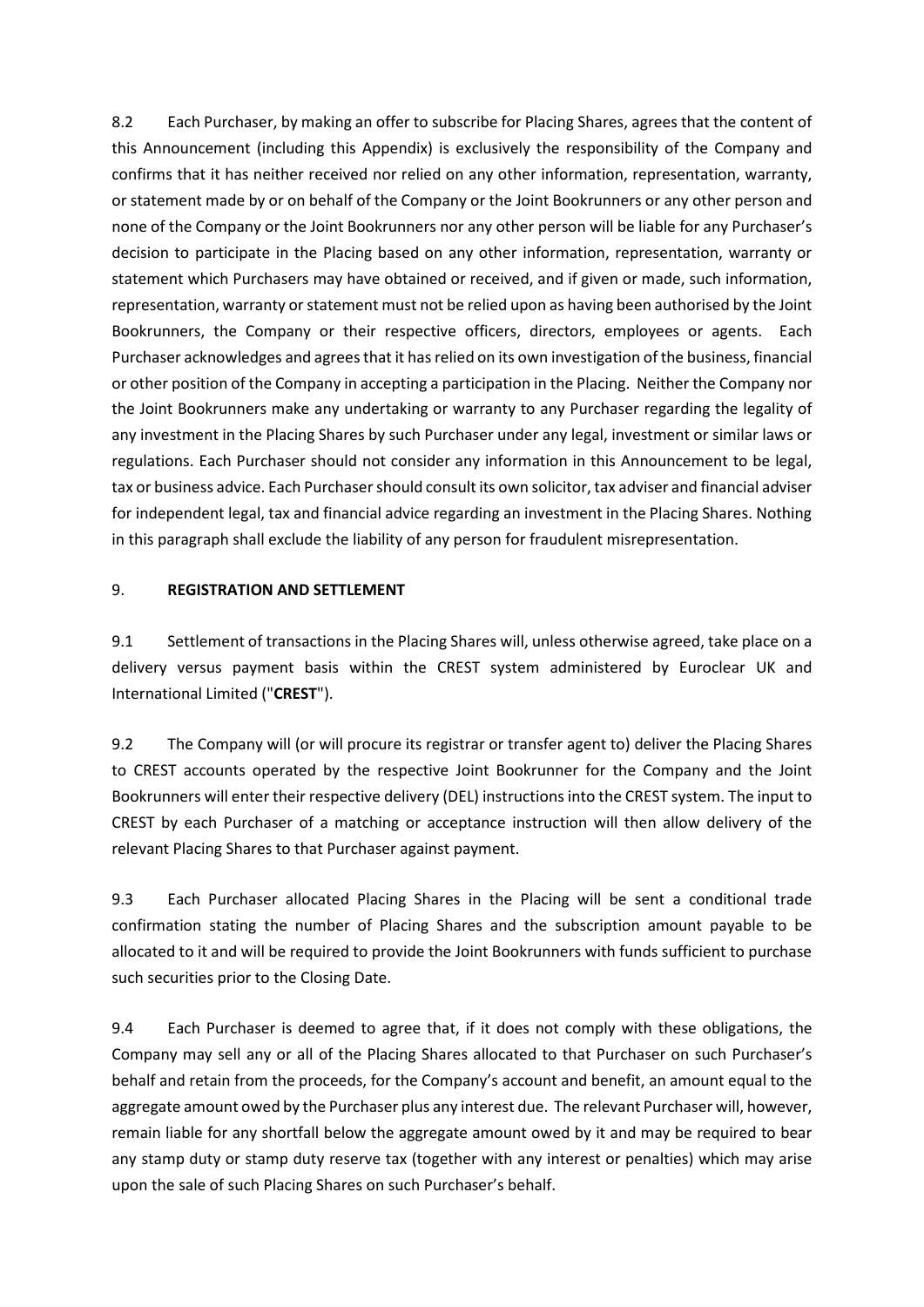9.5 Subject to the passing of the Fundraise Resolutions, it is expected that settlement will take place on or about 13 June 2022 in CREST in accordance with the instructions set out in the conditional trade confirmation.

9.6 The Company reserves the right to require settlement for and delivery of the Placing Shares (or a portion thereof) to any Purchaser in any form it requires if, in the Joint Bookrunners' or the Company's opinion, delivery or settlement is not possible or practicable within CREST or would not be consistent with the regulatory requirements of the Purchaser's jurisdiction.

9.7 Each Purchaser agrees that it will do all things necessary to ensure that delivery and payment is completed in accordance with the applicable registration and settlement procedures, including if applicable, CREST rules and regulations and settlement instructions that it has in place with the respective Joint Bookrunner.

9.8 If Placing Shares are to be delivered to a custodian or settlement agent, Purchasers should ensure that the conditional trade confirmation is copied and delivered immediately to the relevant person within that organisation. Each Purchaser shall ensure that, insofar as Placing Shares are registered in a Purchaser's name or that of its nominee or in the name of any person for whom a Purchaser is contracting as agent or nominee, such person shall not be a person who is or may be liable to any UK stamp duty or stamp duty reserve tax or securities transfer tax.

9.9 Interest is chargeable daily on payments to the extent that value is received after the due date at the rate per annum of 4 percentage points above the Barclays Bank plc base rate.

## 10. **REPRESENTATIONS AND WARRANTIES**

10.1 Each Purchaser and prospective Purchaser (and each person acting on its behalf) represents, warrants, acknowledges and undertakes for the benefit of the Company, each of the Joint Bookrunners and the respective officers, employees and advisers of the Company and of each of the Joint Bookrunners, and any person acting on behalf of any of them (each a "**Beneficiary**" and together the "**Beneficiaries**") as follows:

(a) if it is a Purchaser in the United Kingdom it:

- (i) is a Qualified Investor; and
- (ii) is also a person falling within one or more of the categories of persons referred to in article 19 (investment professionals) or 49 (high net worth companies, etc) of the Order or is a person to whom the Placing may otherwise be made or to whom the Placing Shares may otherwise be directed without an approved prospectus having been made available to the public in the UK before the Placing Shares are offered and without making an unlawful financial promotion; and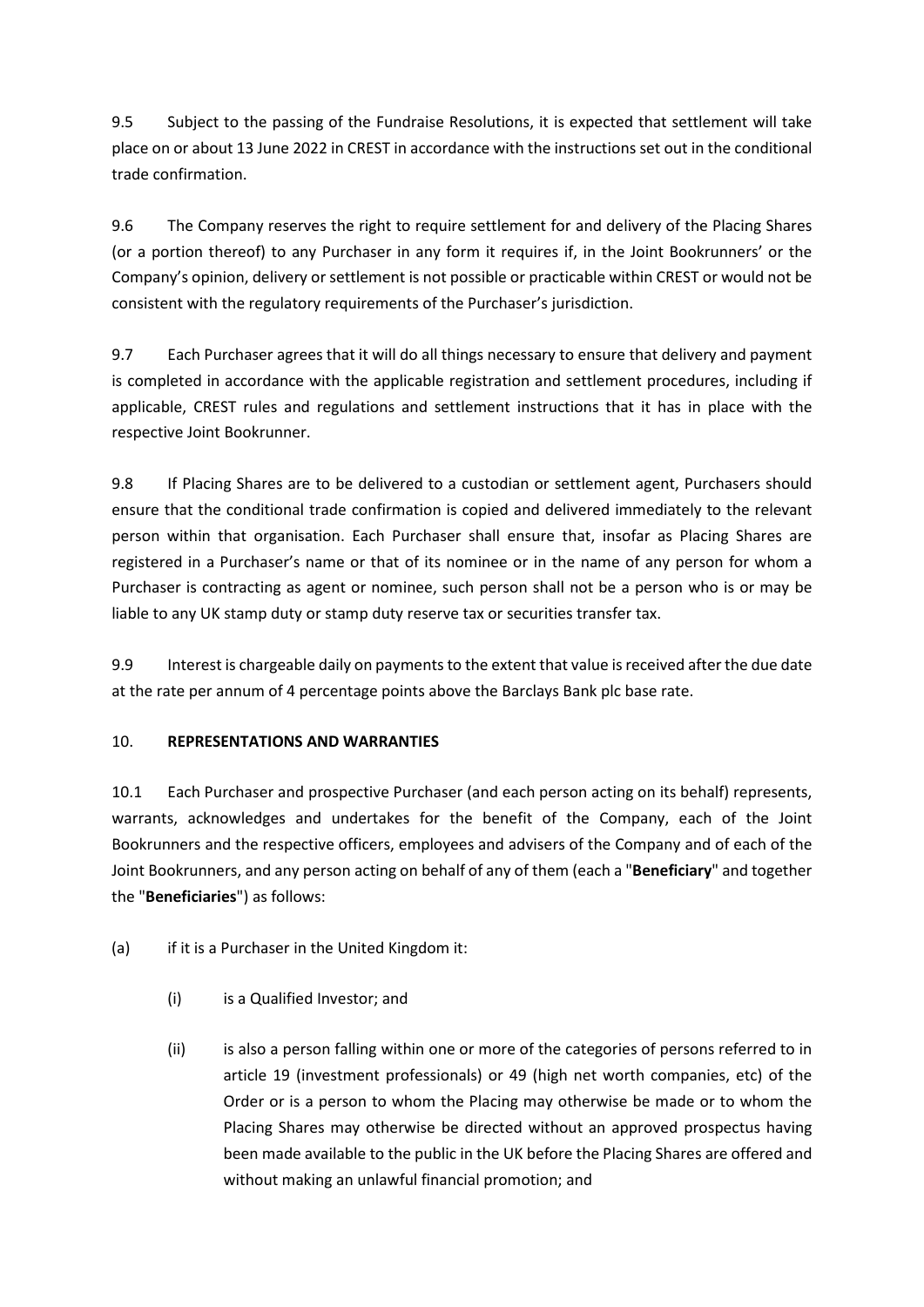- (iii) understands, recognises and acknowledges that no prospectus has been or will be approved in connection with the Placing by the FCA in the United Kingdom under section 87A of Financial Services and Markets Act 2000 (the "FSMA"); or
- (iv) if it is not in the United Kingdom but is acting for the account of a Purchaser in the United Kingdom, that each of subparagraphs (i), (ii) and (iii) applies in respect of each such Purchaser;

(b) it has only communicated or caused to be communicated and will only communicate or cause to be communicated any invitation or inducement to engage in investment activity (within the meaning of section 21 of the FSMA) relating to the Placing Shares in circumstances in which section 21(1) of the FSMA does not require approval of the communication by an authorised person. For the avoidance of doubt, the Purchaser has not made and will not make any offer to the public of the Placing Shares for the purposes of section 102B FSMA;

(c) if it is in a jurisdiction outside the United Kingdom, it is a person to whom the Placing or an invitation to subscribe for the Placing Shares in the manner contemplated by this Appendix and any communication or correspondence therewith is permitted by the laws of the jurisdiction in which it is situated or from where the Purchaser submitted its bid to subscribe for Placing Shares and it is a person to whom the Placing Shares can lawfully be offered and issued under all applicable laws, without the need for any approval, registration, filing or lodgement of any kind, including a prospectus or other disclosure document;

(d) without prejudice to paragraph (c) above, if the Purchaser is in Hong Kong it is (i) a "professional investor" within the meaning of the Securities and Futures Ordinance of Hong Kong (Cap 571) and any rules made thereunder, and (ii) acquiring the Placing Shares for its own account (or an account as to which it has full investment discretion) for investment purposes and (subject to the disposition of its property being at all times within its control) not with a view to any distribution of the Placing Shares;

(e) it (and any account for which it is purchasing) (i) is not a U.S. Person, (ii) is outside the United States, (iii) is acquiring the Placing Shares in an offshore transaction (as this term is used in Regulation S), (iv) understands that the offer and sale to it of the Placing Shares have not been and will not be registered under the U.S. Securities Act or the laws of any state of the United States, and (v) agrees that it will not offer, sell, re-sell, take up, pledge, transfer, deliver or distribute any Placing Shares in the United States except in compliance with an exemption from the registration requirements of the U.S. Securities Act and in compliance with any applicable securities laws of any state or other jurisdiction of the United States;

(f) it (and any account for which it is purchasing) (i) acknowledges that it has not acquired the Placing Shares as a result of any directed selling efforts (as this term is used in Regulation S) or any general solicitation or general advertising (as these terms are used in Regulation D under the U.S.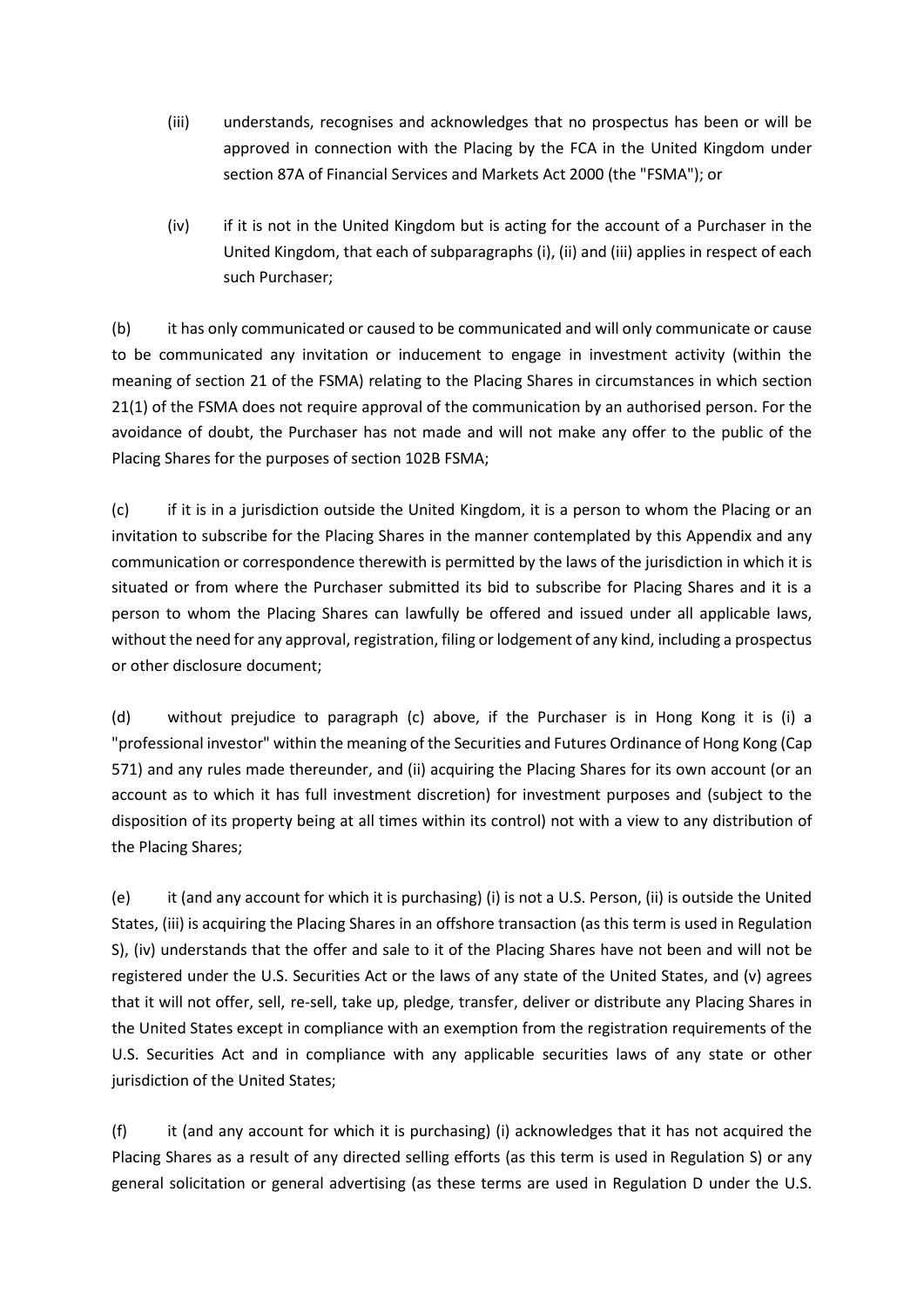Securities Act), including advertisements, articles, notices or other communications published in any newspaper, magazine or similar media, or broadcast over radio, Internet or television, or any seminar or meeting whose attendees have been invited by general solicitation or general advertising, (ii) is not acquiring the Placing Shares with a view to any offer, sale or distribution thereof within the meaning of the U.S. Securities Act, and (iii) will not distribute, forward, transfer or otherwise transmit this Announcement or any part of it, or any other presentational or other materials concerning the Placing (including electronic copies thereof), in or into the United States or to or for the account of any U.S. Person, and it has not distributed, forwarded, transferred or otherwise transmitted any such materials to any such person;

(g) time shall be of the essence as regards obligations pursuant to this Appendix;

(h) unless otherwise specifically agreed in writing with the Joint Bookrunners, neither it nor the beneficial owner of such Placing Shares is or will be a resident of, or subject to the laws of any member state of the EEA, the United States, Australia, Canada, Japan, New Zealand or the Republic of South Africa, or will otherwise be considered a U.S. Person;

(i) the Placing Shares have not been and will not be registered under the securities legislation of any member state of the EEA, the United States, Canada, Australia, Japan, New Zealand and the Republic of South Africa and may not be offered, sold, taken up, renounced or delivered or transferred, directly or indirectly, within those jurisdictions except subject to certain exceptions;

(j) it acknowledges that this Announcement has not been approved by the Securities and Futures Commission in Hong Kong and, accordingly, (i) the Placing Shares may not be offered or sold in Hong Kong by means of this Announcement or any other document other than to "professional investors" as defined in the Securities and Futures Ordinance of Hong Kong (Cap 571) and any rules made thereunder, or in other circumstances which do not result in the document being a "prospectus" as defined in the Companies (Winding Up and Miscellaneous Provisions) Ordinance of Hong Kong (Cap 32) ("CWUMPO") or which do not constitute an offer to the public within the meaning of the CWUMPO, and (ii) no person shall issue or possess for the purposes of issue, whether in Hong Kong or elsewhere, any advertisement, invitation or document relating to the Placing Shares which is directed at, or the contents of which are likely to be accessed or read by, the public of Hong Kong (except if permitted to do so under the securities laws of Hong Kong) other than with respect to the Placing Shares which are or are intended to be disposed of only to persons outside Hong Kong or only to professional investors (as set out above);

(k) the Purchaser consents to the Company making a notation on its records or giving instructions to any registrar and transfer agent of the Placing Shares in order to implement the restrictions on transfer set forth and described above;

(l) if required by applicable securities laws or as otherwise reasonably requested by the Company, the Purchaser will execute, deliver and file and otherwise assist the Company in filing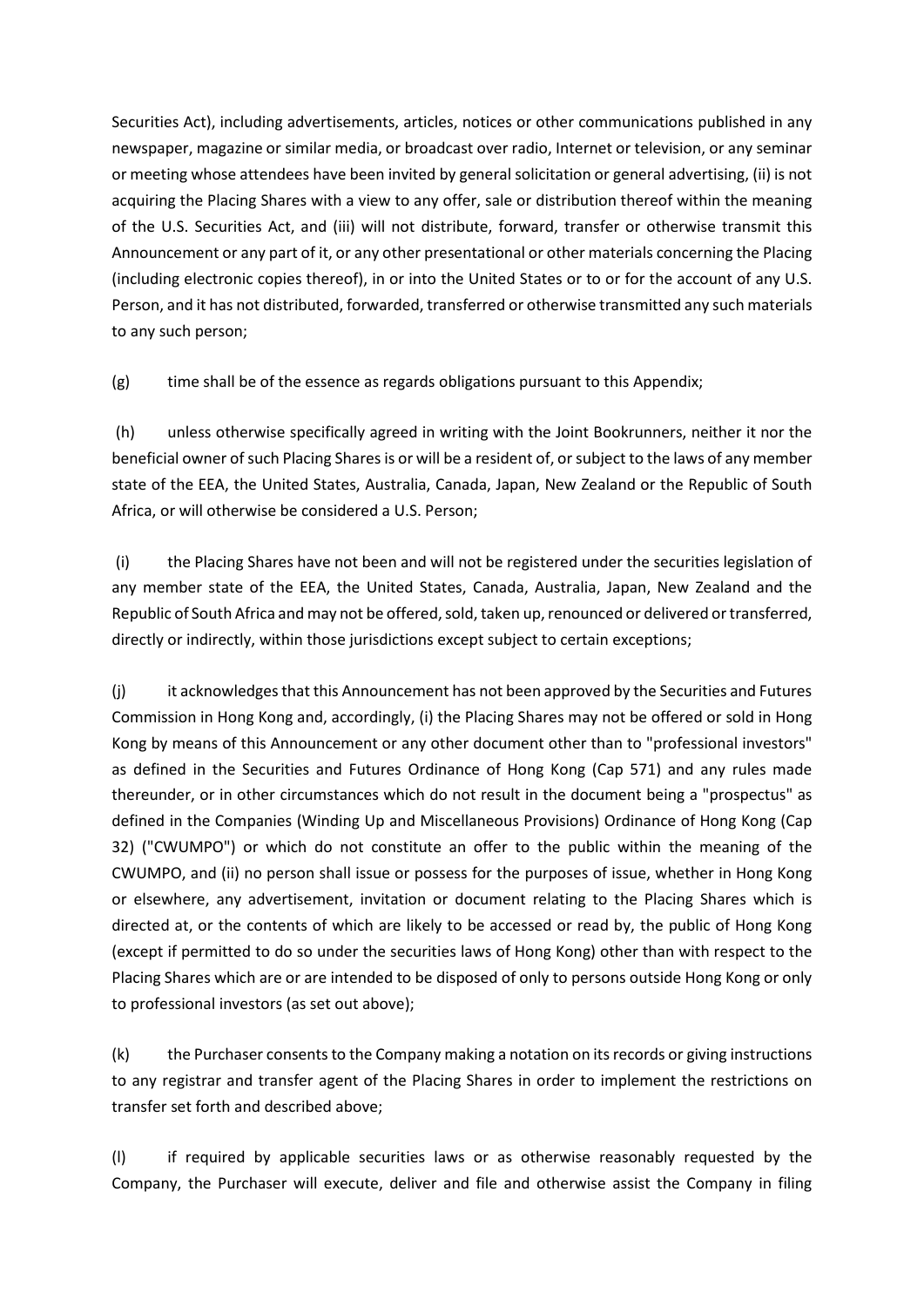reports, questionnaires, undertakings and other documents with respect to the issue of the Placing Shares;

(m) the Purchaser has such knowledge and experience in financial, business and tax matters as to be capable of evaluating the merits and risks of its investment in the Placing Shares and it is able to bear the economic risks and complete loss of such investment in the Placing Shares;

(n) the Purchaser has not received or requested, nor does it have any need to receive, any offering memorandum or any other document describing the business and affairs of the Company in order to assist it in making an investment decision to subscribe for the Placing Shares;

(o) it is purchasing the Placing Shares for its account or for the account of one or more persons for investment purposes only and not with the purpose of, or with a view to, the resale, transfer or distribution or granting, issuing or transferring of interests in, or options over, the Placing Shares and, in particular, neither the Purchaser nor any other person for whose account it is purchasing the Placing Shares has any intention to distribute either directly or indirectly any of the Placing Shares in the United States or to or for the account of any U.S. Person;

(p) it has such knowledge and experience in financial and business matters and expertise in assessing credit and all other relevant risks that it is capable of evaluating independently, and has evaluated independently and conducted an in-depth detailed analysis on, the merits and risks of a purchase of the Placing Shares for itself and each other person, if any, for whose account it is acquiring any Placing Shares, and it has determined that the Placing Shares are a suitable investment for itself and each other person, if any, for whose account it is acquiring any Placing Shares, both in the nature and the number of the Placing Shares being acquired;

(q) if applicable, it is, or any beneficial Purchaser for whom it is contracting is, acquiring the Placing Shares pursuant to and in compliance with an exemption from the prospectus requirements of securities laws of the jurisdiction of residence and will provide the Company and the Joint Bookrunners, on request, whether before or after the Closing Date, with evidence of such compliance;

(r) it has had access to all information that it believes is necessary or appropriate in connection with, and for an adequate time prior to, its purchase of the Placing Shares. It acknowledges and agrees that it will not hold the Joint Bookrunners responsible for any misstatements in, or omissions from, any publicly available information concerning the Company;

(s) it has made and relied entirely upon its own assessment of the Company, and has conducted its own independent investigation with respect to the Placing Shares and the Company;

(t) it shall obtain its own advice regarding the tax consequences in any jurisdiction of purchasing, owning or disposing of any Placing Shares;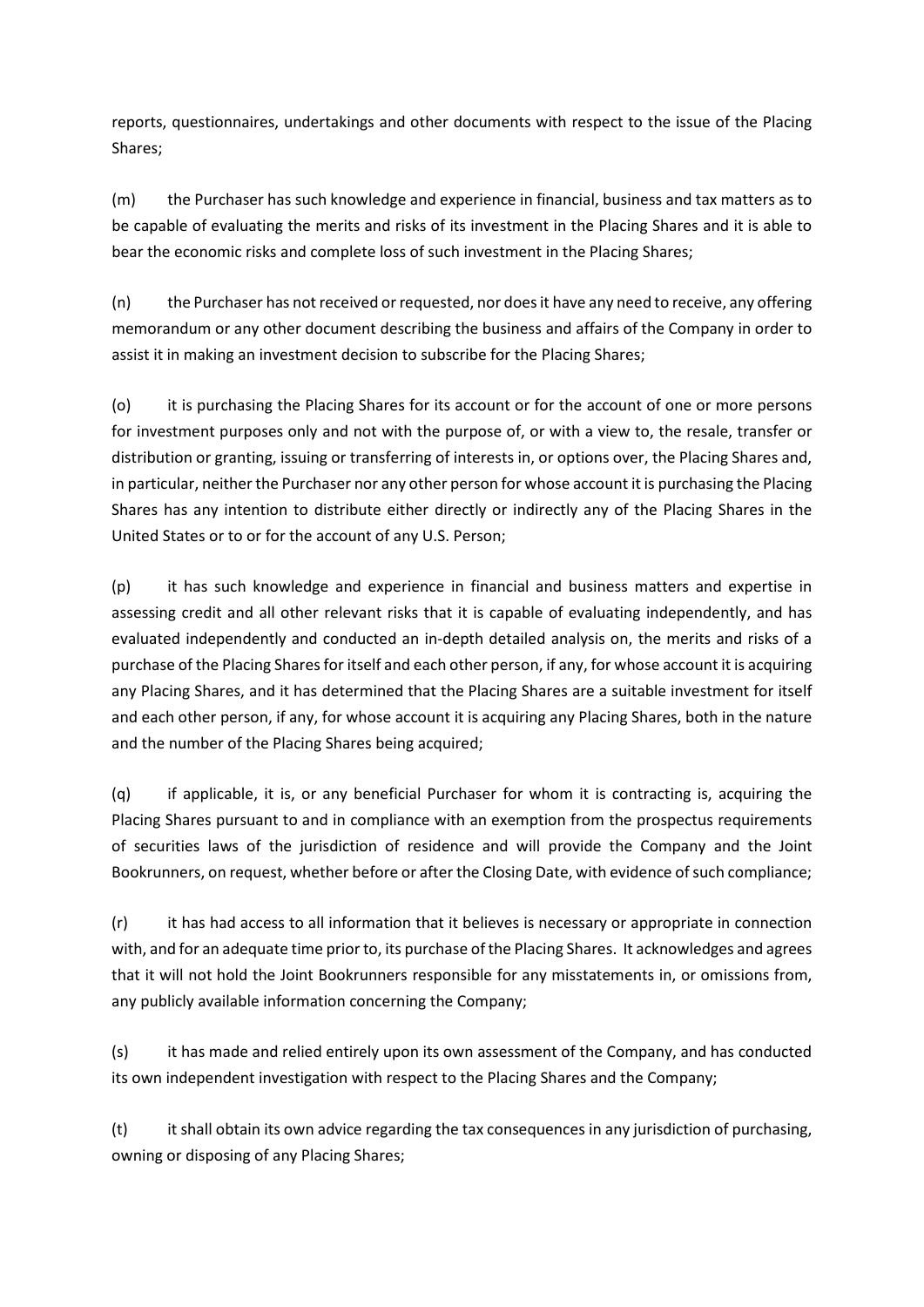(u) it has not relied on any investigation that any Beneficiary may have conducted with respect to the Placing Shares or the Company. No Beneficiary has made any representation to it, express or implied, with respect to the Placing Shares or the Company;

(v) it acknowledges that the Placing does not constitute a securities recommendation or advice in relation to any securities, and that no securities recommendation or advice has been made or given to it by any Beneficiary in relation to the Placing;

(w) it acknowledges that an investment in the Placing Shares involves a degree of risk;

(x) except to the extent that liability cannot by law be excluded, it acknowledges that none of the Beneficiaries accept any responsibility in relation to the Placing or for the accuracy or completeness of any information given to it in connection with the Placing;

(y) it acknowledges and agrees that it will accept the decisions and actions of the Joint Bookrunners and/or the Company in respect of the Placing and the acceptance of any Placing of Placing Shares does not oblige the Joint Bookrunners and/or the Company to consult with it as to any matter or qualify the exercise or non-exercise of rights arising under or in relation to the Placing;

(z) it has been independently advised as to any resale restrictions under applicable securities laws in its own jurisdiction;

(aa) it acknowledges and agrees that if a Joint Bookrunner takes title to the Placing Shares it does so only as agent for the Purchaser for the purposes of effecting settlement and it agrees to release such Joint Bookrunner from any liability incurred by it in acting in such capacity (whether arising out of any act or omission by the Company in relation to the Placing or to the Placing Shares or otherwise);

(bb) if it is acquiring any Placing Shares for an account of one or more persons, it has full power to make the acknowledgements, representations, warranties and agreements hereunder on behalf of each such person and it will take reasonable steps to ensure that each such person will comply with its obligations hereunder;

(cc) it acknowledges that the Beneficiaries will rely upon the truth and accuracy of the foregoing acknowledgements, representations, warranties and agreements in conducting and undertaking the Placing;

(dd) it has read this Announcement, including this Appendix, in its entirety and its subscription of the Placing Shares is subject to and based upon only the terms, conditions, representations, warranties, acknowledgements, agreements and undertakings and other information contained herein;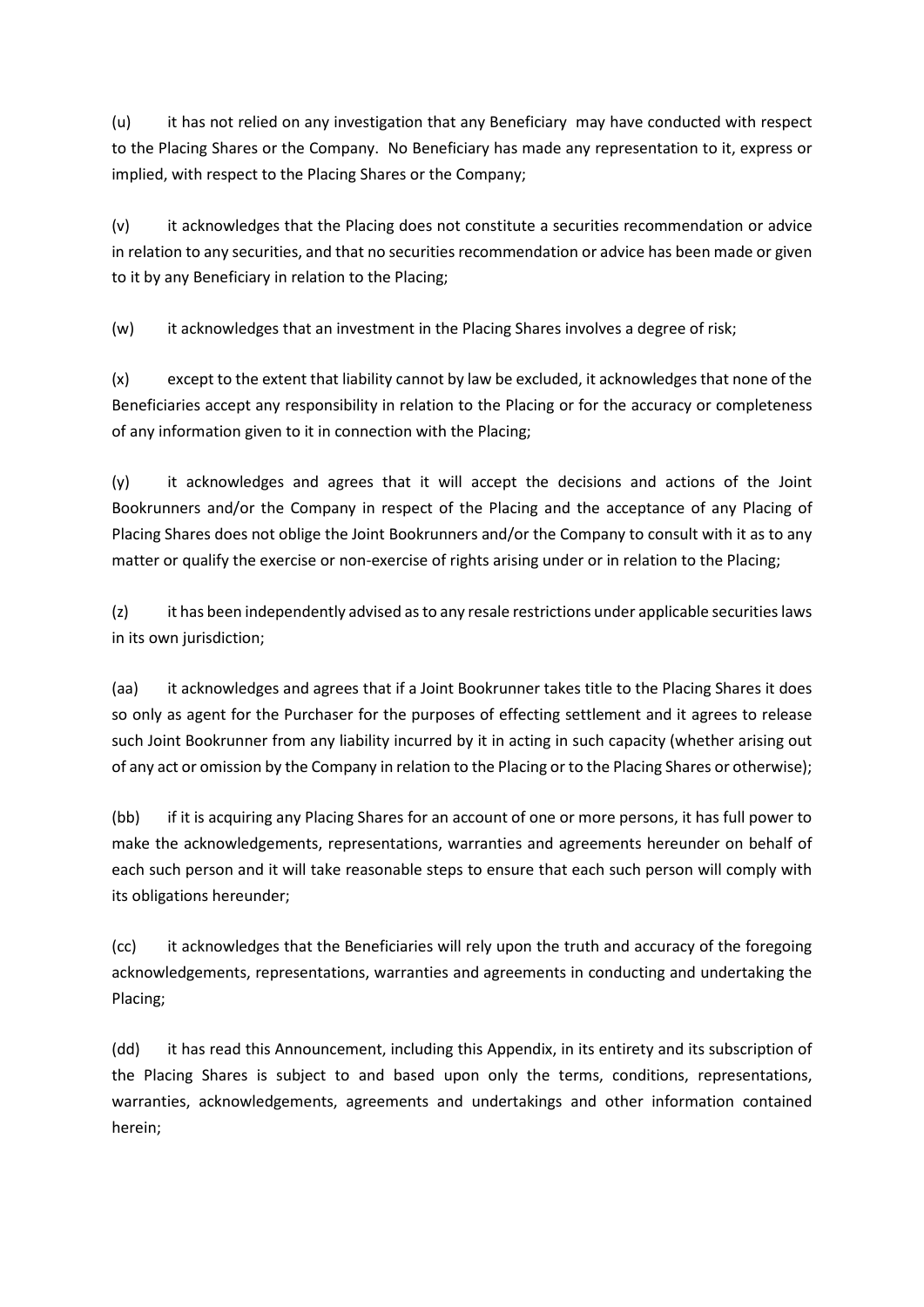(ee) the exercise by the Joint Bookrunners of any right of termination or any right of waiver exercisable by them contained in the Placing and Open Offer Agreement, without limitation, the right to terminate the Placing and Open Offer Agreement, is within their absolute discretion and no Joint Bookrunner will have any liability to any Purchaser whatsoever in connection with any decision to exercise or not exercise any such rights;

(ff) if (i) any of the conditions in the Placing and Open Offer Agreement are not satisfied (or, where relevant, waived), or (ii) the Placing and Open Offer Agreement is terminated or does not otherwise become unconditional in all respects prior to the admission of the Placing Shares, the Placing will lapse and its rights shall cease and determine at such time and no claim shall be made by any Purchaser in respect thereof;

(gg) no offer document or prospectus has been, or will be, prepared in connection with the Placing and it represents and warrants that it has not received a prospectus or other offer document in connection therewith;

(hh) the ordinary shares of £0.01 each in the capital of the Company are (and the Placing Shares issued pursuant to the Placing will be) admitted to trading on AIM, and the Company is therefore required to publish certain business and financial information in accordance with the rules and practices of AIM and that it is able to obtain or access such information without undue difficulty, and is able to obtain access to such information or comparable information concerning any other AIM quoted company, without undue difficulty;

(ii) none of the Joint Bookrunners or the Company nor any of their affiliates nor any person acting on behalf of any of them has provided, and will not provide it, with any material regarding the Placing Shares or the Company or any other person other than this Announcement; nor has it requested any of the Joint Bookrunners or the Company nor any of their affiliates or any person acting on behalf of any of them to provide it with any such information;

(jj) the content of this Announcement is exclusively the responsibility of the Company and none of the Joint Bookrunners nor any person acting on their behalf has or shall have any liability for any information, representation or statement contained in this Announcement or any information previously published by or on behalf of the Company (except for any information or statements relating solely to the Joint Bookrunners and furnished by the Joint Bookrunners specifically for use in such documents) and will not be liable for any Purchaser's decision to participate in the Placing based on any information, representation or statement contained in this Announcement or otherwise. Each Purchaser further represents, warrants and agrees that the only information on which it is entitled to rely and on which such Purchaser has relied in committing itself to subscribe for the Placing Shares is contained in this Announcement and any information previously published by the Company, such information being all that it deems necessary to make an investment decision in respect of the Placing Shares and that it has neither received nor relied on any other information given or representations, warranties or statements made by either of the Joint Bookrunners or the Company and none of the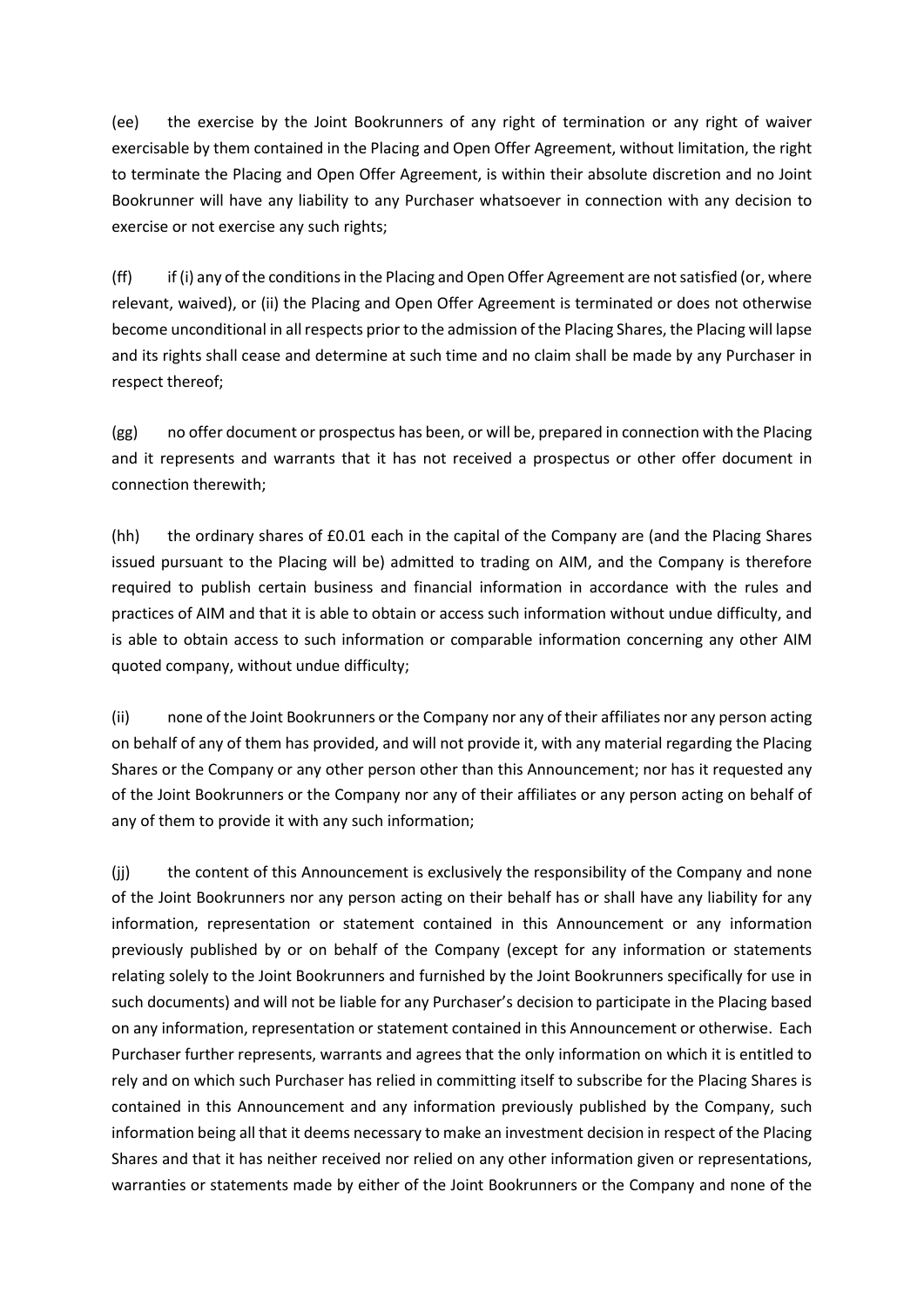Joint Bookrunners or the Company will be liable for any Purchaser's decision to accept an invitation to participate in the Placing based on any other information, representation, warranty or statement. Each Purchaser further acknowledges and agrees that it has relied solely on its own investigation of the business, financial or other position of the Company in deciding to participate in the Placing;

(kk) in subscribing for Placing Shares, it has consented to receive "inside information" for the purposes of MAR , and it agrees not to deal in any securities of the Company until such time as the inside information of which it has been made aware has been made public for the purposes of MAR or it has been notified by the Joint Bookrunners or the Company that the proposed Placing will not proceed and any unpublished price sensitive information of which the Purchaser is aware has been publicly announced, and, other than in respect of its knowledge of the proposed Placing, it has neither received nor relied on any confidential price sensitive information concerning the Company or the Placing Shares;

(ll) it has complied with its obligations in connection with the Criminal Justice Act 1993, money laundering and terrorist financing under the Anti Terrorism Crime and Security Act 2001, the Proceeds of Crime Act 2002, the Terrorism Act 2003, MAR, the Prospectus Regulation, the Terrorism Act 2006, the Money Laundering Regulations 2007, the Money Laundering, Terrorist Financing and Transfer of Funds (Information on the Payer) Regulations 2017 and Part VIII of the Financial Services and Markets Act 2000 (the "Regulations"), including identifying its clients in accordance with the Regulations, and, if making payment on behalf of a third party, that satisfactory evidence has been obtained and recorded by it to verify the identity of the third party as required by the Regulations. If within a reasonable time after a request for verification of identity the Joint Bookrunners have not received such satisfactory evidence, the Joint Bookrunners may, in their absolute discretion, reject an application for Placing Shares in which event all funds delivered by such Purchaser to the Joint Bookrunners (if any) will be returned without interest to the account of the drawee bank from which they were originally debited;

(mm) if it is a financial intermediary, as that term is used in Article 3(2) of the Prospectus Regulation, any Placing Shares acquired by it in the Placing will not be acquired on a non-discretionary basis on behalf of, nor will they be acquired with a view to their offer or resale to, persons in circumstances which may give rise to an offer of securities to the public other than an offer or resale in the United Kingdom to Qualified Investors, unless the Joint Bookrunners have given prior consent to such proposed offer or resale;

(nn) it has complied and will comply with all applicable laws with respect to anything done by it or on its behalf in relation to the Placing Shares (including all relevant provisions of the FSMA in respect of anything done in, from or otherwise involving the United Kingdom);

(oo) it will (or will procure that its nominee will), if applicable, make notification to the Company of the interest in the Company's ordinary shares in accordance with Chapter 5 of the Disclosure Guidance and Transparency Rules;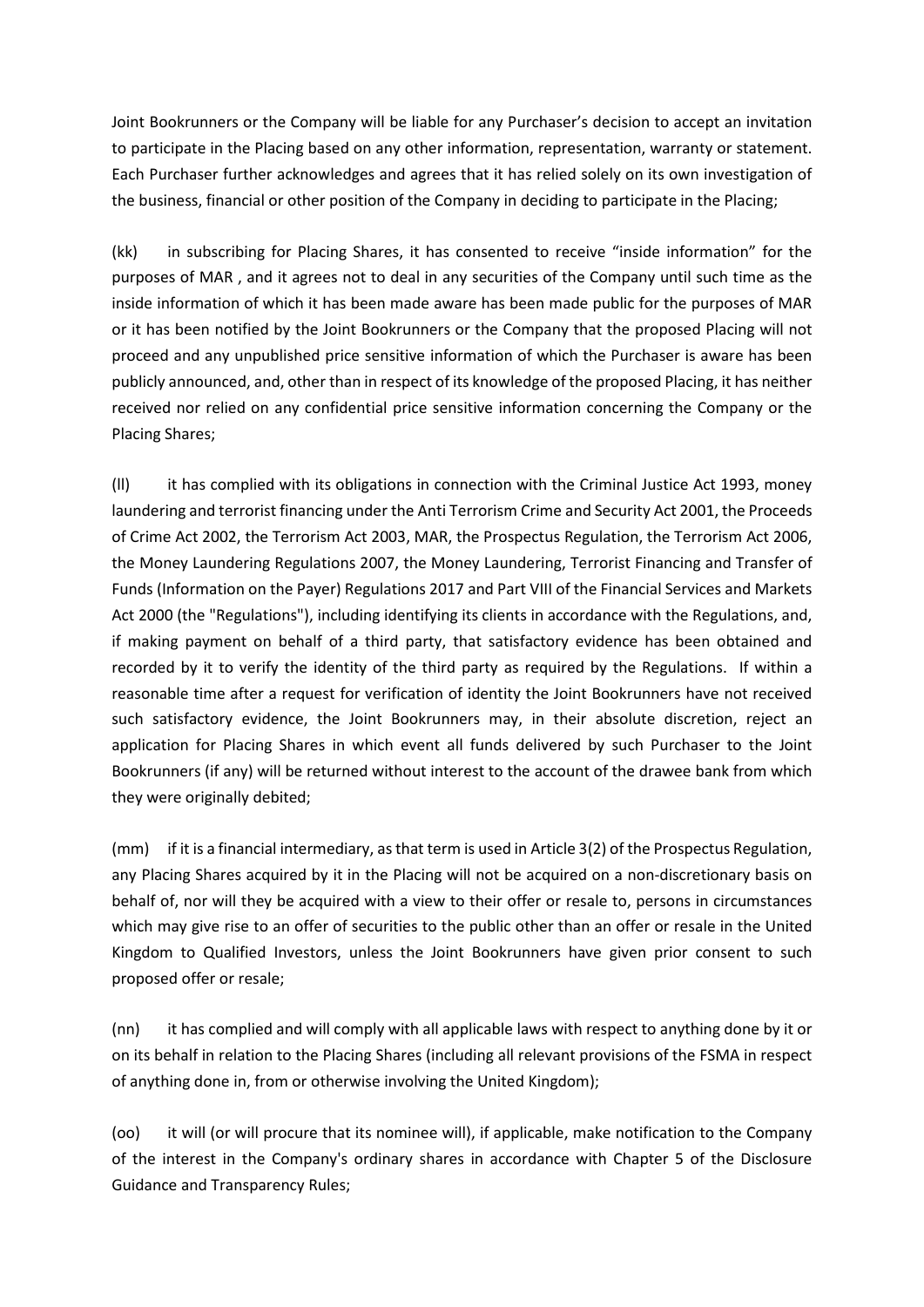(pp) it and any person acting on its behalf is entitled to subscribe for and purchase the Placing Shares under the laws of all relevant jurisdictions which would apply to it, and that it and any person acting on its behalf is in compliance with applicable laws in the jurisdiction of its residence, the residence of the Company, or otherwise;

(qq) it (and any person acting on its behalf) will make or procure payment for the Placing Shares allocated to it in accordance with this Announcement on the due time and date set out herein, failing which the relevant Placing Shares may be placed with other subscribers or sold as the Joint Bookrunners and the Company may in their absolute discretion determine and without liability to such Purchaser, and it will remain liable for any shortfall below the net proceeds of such Placing Shares and may be required to bear the liability for any stamp duty or stamp duty reserve tax or security transfer tax (together with any interest or penalties due pursuant to or referred to in in these terms and conditions) which may arise upon the placing or sale of such Purchaser's Placing Shares on its behalf;

(rr) the person whom it specifies for registration as holder of the Placing Shares will be (i) itself or (ii) its nominee, as the case may be, and none of the Joint Bookrunners nor the Company will be responsible for any liability to stamp duty or stamp duty reserve tax resulting from a failure to observe this requirement. Each Purchaser and any person acting on behalf of such Purchaser agrees to participate in the Placing and it agrees to indemnify the Company and the Joint Bookrunners in respect of the same on the basis that the Placing Shares will be allotted to the account of the Joint Bookrunners who will hold them as nominee on behalf of such Purchaser until settlement in accordance with its standing settlement instructions;

(ss) the Company and the Joint Bookrunners and their respective affiliates and others will rely upon the truth and accuracy of the foregoing representations, warranties, acknowledgements and undertakings which are given to each of the Joint Bookrunners on their own behalf and on behalf of the Company and are irrevocable;

(tt) it will indemnify and hold the Company and the Joint Bookrunners and their respective affiliates, agents, directors, officers and employees harmless from any and all costs, claims, liabilities and expenses (including legal fees and expenses) arising out of or in connection with any breach of the representations, warranties, acknowledgements, agreements and undertakings in this Announcement or incurred by the Company, the Joint Bookrunners or their respective affiliates, agents, directors, officers and employees arising from the performance of the Purchaser's obligations as set out in this Announcement, and further agrees that the provisions of this Appendix shall survive after completion of the Placing;

(uu) its commitment to subscribe for Placing Shares on the terms set out herein will continue notwithstanding any amendment that may in future be made to the terms of the Placing and the Purchaser will have no right to be consulted or require that its consent be obtained with respect to the Company's conduct of the Placing. The foregoing representations, warranties and confirmations are given for the benefit of the Company and the Joint Bookrunners. The agreement to settle a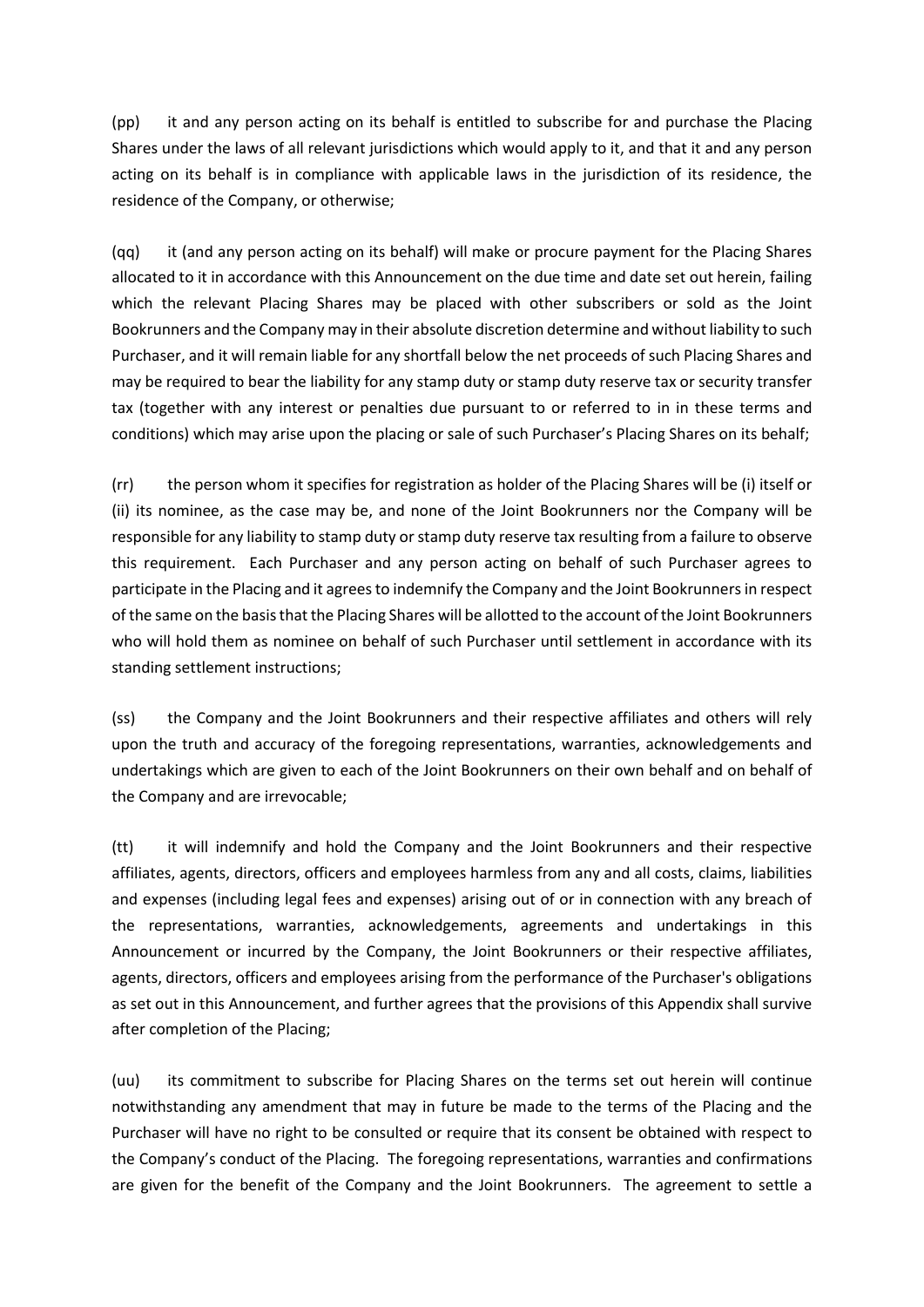Purchaser's subscription (and/or the subscription of a person for whom such Purchaser is contracting as agent) free of stamp duty and stamp duty reserve tax depends on the settlement relating only to the subscription by it and/or such person direct from the Company for the Placing Shares in question. Such agreement assumes, and is based on the warranty above from each Purchaser, that neither it, nor the person specified by it for registration as holder, of Placing Shares is, or is acting as nominee or agent for, and that the Placing Shares will not be allotted to, a person who is or may be liable to stamp duty or stamp duty reserve tax in excess of 0.5% under any of sections 67, 70, 93 and 96 of the Finance Act 1986 (depositary receipts and clearance services). If there are any such arrangements, or the settlement relates to any other dealing in the Placing Shares, stamp duty or stamp duty reserve tax may be payable. In that event the Purchaser agrees that it shall be responsible for such stamp duty or stamp duty reserve tax, and neither the Company nor the Joint Bookrunners shall be responsible for such stamp duty or stamp duty reserve tax. If this is the case, each Purchaser should seek its own advice and notify the Joint Bookrunners accordingly;

(vv) no action has been or will be taken by any of the Company, the Joint Bookrunners or any person acting on behalf of the Company or the Joint Bookrunners that would, or is intended to, permit a public offering of the Placing Shares in any country or jurisdiction where any such action for that purpose is required;

(ww) it will be liable for any stamp duty and all other stamp, issue, securities, transfer, registration, documentary or other duties or taxes (including any interest, fines or penalties relating thereto) payable outside the United Kingdom by them or any other person on the subscription by them of any Placing Shares or the agreement by them to subscribe for any Placing Shares;

(xx) the Joint Bookrunners or any of their affiliates may, at their absolute discretion, agree to become a Purchaser in respect of some or all of the Placing Shares;

(yy) when a Purchaser or person acting on behalf of the Purchaser is dealing with the Joint Bookrunners, any money held in an account with any of the Joint Bookrunners on behalf of the Purchaser and/or any person acting on behalf of the Purchaser will not be treated as client money within the meaning of the rules and regulations of the FCA made under FSMA;

(zz) it acknowledges that the money will not be subject to the protections conferred by the client money rules and as a consequence, this money will not be segregated from the relevant Joint Bookrunners' money in accordance with the client money rules and will be used by the relevant Joint Bookrunner in the course of its own business; and the Purchaser will rank only as a general creditor of the Joint Bookrunner;

(aaa) it acknowledges that all times and dates in this Announcement may be subject to amendment and the Joint Bookrunners shall notify the Purchasers and any person acting on behalf of the Purchasers of any changes;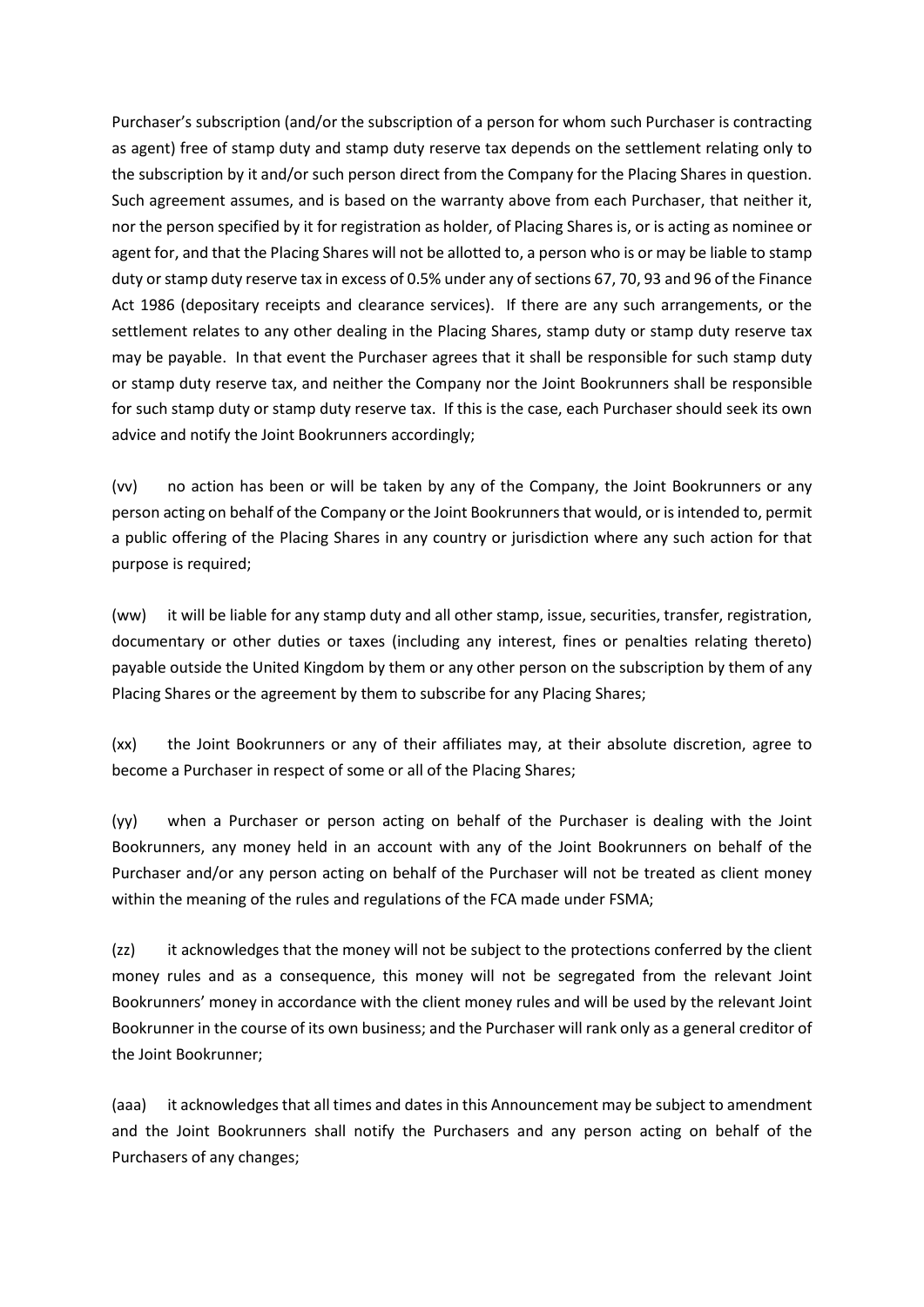(bbb) that past performance is no guide to future performance and persons needing advice should consult an independent financial adviser;

(ccc) all obligations entered into by the Purchaser pursuant hereto with the Joint Bookrunners are entered into with them as agent for the Company and are therefore enforceable directly by the Company;

(ddd) if a company, it is a valid and subsisting company and has all the necessary corporate capacity and authority to execute its obligations in connection with the Placing participation;

(eee) it is not presently acting in concert, as defined in the City Code on Takeovers and Mergers, with any existing shareholder or other Purchaser; and

(fff) it irrevocably appoints any director of either of the Joint Bookrunners as its agent for the purposes of executing and delivering to the Company's and/or its registrars any documents on its behalf necessary to enable it to be registered as the holder of any of the Placing Shares offered to it.

The Purchaser agrees that the Company and the Joint Bookrunners will rely upon the truth and accuracy of the foregoing confirmations, representations, warranties, acknowledgments, undertakings and agreements which are given by each Purchaser (or persons acting on their behalf) and are irrevocable.

## 11. **ENTIRE AGREEMENT**

The terms set out in this Appendix and the allocation of Placing Shares (including the subscription amount payable) as confirmed to a Purchaser, constitute the entire agreement to the terms of the Placing and a Purchaser's participation in the Placing to the exclusion of prior representations, understandings and agreements between them. Any variation of such terms must be in writing.

## 12. **GOVERNING LAW AND JURISDICTION**

The agreement arising out of acceptance of the Placing and any dispute or claim arising out of or in connection with the Placing or formation thereof (including non-contractual disputes or claims) shall be governed by and construed in accordance with the laws of England. Each Purchaser irrevocably agrees to submit to the exclusive jurisdiction of the courts of England to settle any claim or dispute that arises out of or in connection with the agreement arising out of acceptance of the Placing or its subject matter or formation (including non-contractual disputes or claims).

## **APPENDIX 3**

**DEFINITIONS**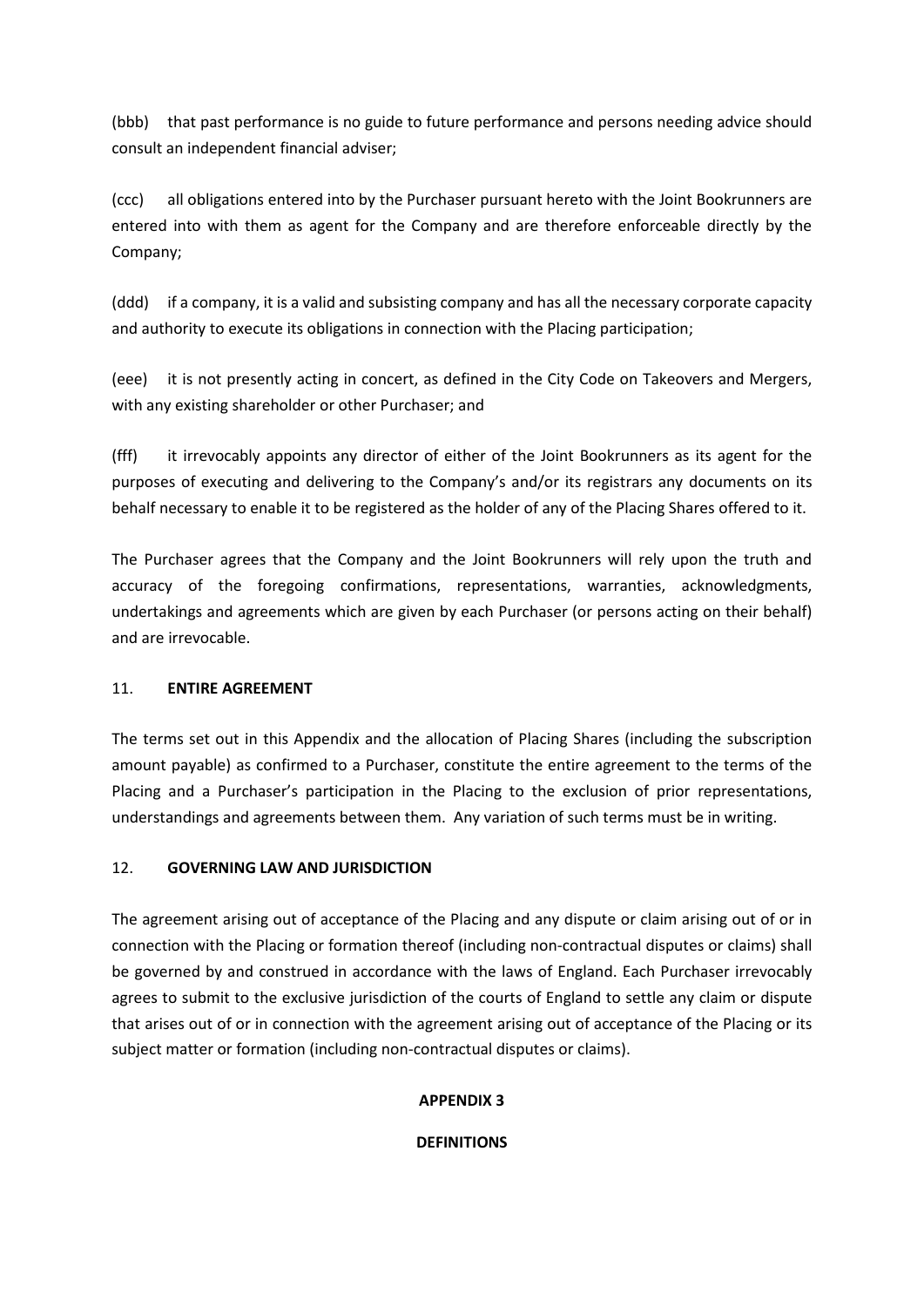The following definitions apply throughout this Announcement (including the Appendices), unless the context requires otherwise:

**Admission** means admission of the New Ordinary Shares to trading on AIM becoming effective in accordance with the AIM Rules.

**AIM** means the AIM market of London Stock Exchange plc.

**AIM Rules** means the AIM rules for companies published by London Stock Exchange plc.

**Anchois** means the gas discovery containing audited 2C contingent resources of 361 Bcf, located in the Company's Lixus Offshore Licence, Morocco.

**Anchois Gas Development** means the development of the Anchois gas discovery, located in the Company's Lixus Offshore Licence

**Joint Bookrunner** means Cenkos Securities Plc and Peel Hunt LLP.

**Bcf** means billion cubic feet.

**Bookbuild** means an accelerated process conducted by the Joint Bookrunners to determine demand for participation in the Placing by Placees.

**Cenkos** means Cenkos Securities plc, acting as Joint Bookrunner in connection with the Placing.

**Chariot Morocco** means Chariot Oil & Gas Holdings (Morocco) Limited

**Circular** means the circular, expected to be published by the Company on or about 23 May 2022, in relation to the Placing, Subscription and Open Offer.

**Closing Date** means the date upon which settlement of the Placing Shares and the Subscription Shares is due to take place being on or around 13 June 2022.

**Company** or **Chariot** means Chariot Limited, a company incorporated in Guernsey with registered number 47532, with its registered office at Oak House, Hirzel Street, St Peter Port, Guernsey, GY1 2NP.

**CREST** means a relevant system (as defined in the CREST Regulations) in respect of which Euroclear is the Operator (as defined in the CREST Regulations).

**CREST Regulations** means the Uncertificated Securities Regulations 2001 (SI 2001 No. 3755) (as amended).

**Directors** or **Board** means the board of directors of the Company.

**EEA** means The European Economic Area.

**Essakane project** means the project to supply 15MW solar PV power as part of a hybrid solar-thermal power solution to the Essakane gold mine in Burkina Faso. The Company, through its acquisition of AEMP, holds 10% per cent. of the Essakane Project.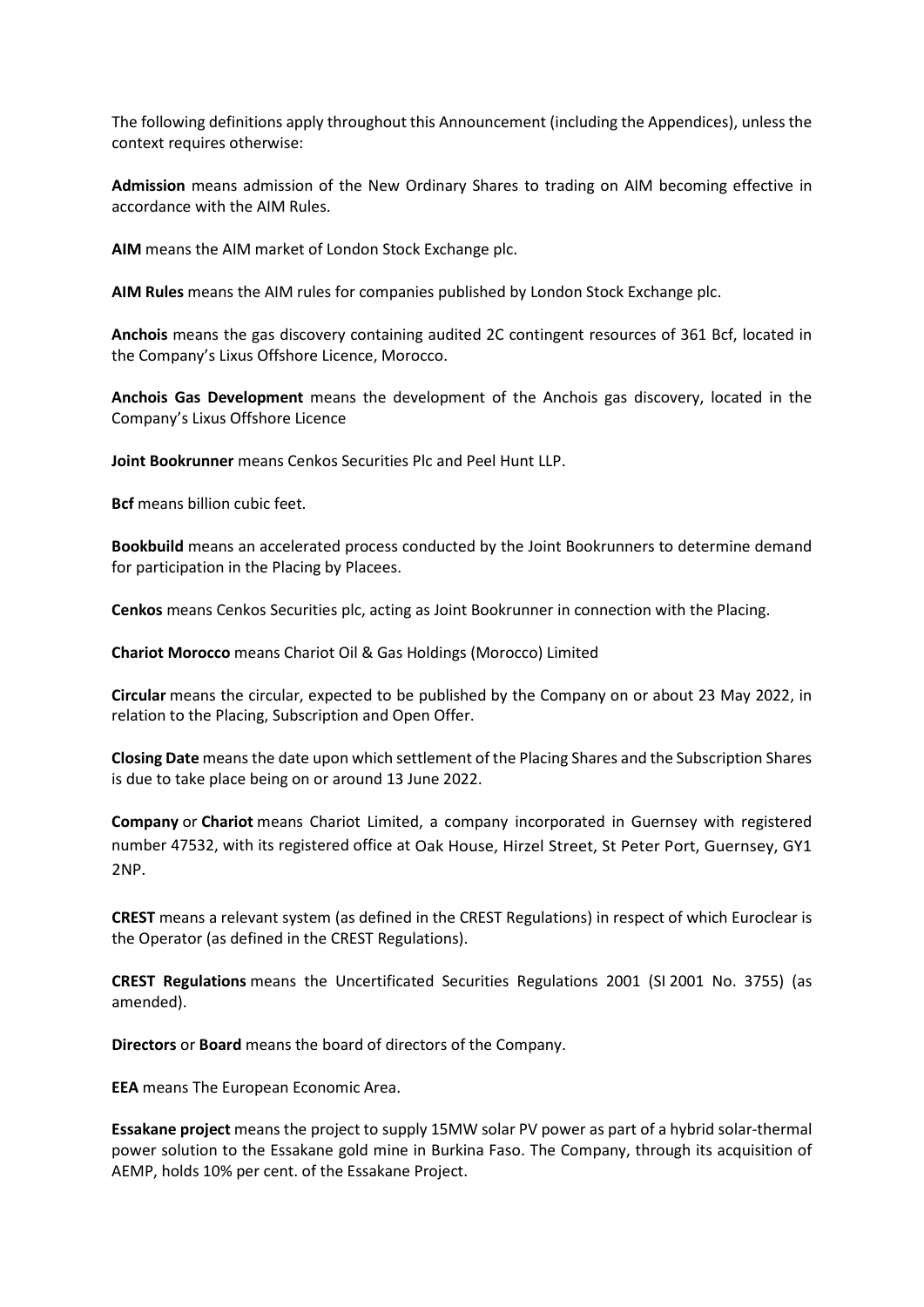**EU** means the European Union.

**Euroclear** means Euroclear UK & International Limited.

**Excess Application Facility** means the arrangement pursuant to which Qualifying Shareholders may apply for additional Open Offer Shares in excess of their entitlement in accordance with the terms and conditions of the Open Offer, as set out in the Circular.

**Existing Ordinary Shares** means the 827, 071, 815 Ordinary Shares in issue at the date of this Announcement, all of which are admitted to trading on AIM and being the entire issued ordinary share capital of the Company.

**FCA** the United Kingdom means Financial Conduct Authority.

**FSMA** means Financial Services and Markets Act 2000.

**Fundraise Resolutions** means the Resolutions numbered 1 and 3 in the Notice of General Meeting, relating to the Fundraising.

**Fundraising** or **Fundraise** means the Placing, Subscription and the Open Offer.

**GSA** means gas sales agreement.

**Group** means the group of which the Company is the parent.

**Issue Price** means 18 pence per New Ordinary Share.

**London Stock Exchange** means London Stock Exchange plc.

**MAR** means the Market Abuse Regulation (EU) No.596/2014, as retained and applicable in the UK pursuant to s3 of the European Union (Withdrawal) Act 2018 (as amended).

**New Ordinary Shares** means the Placing Shares, Subscription Shares and the Open Offer Shares, or any of them.

**Notice of General Meeting** means the notice of the General Meeting included within the Circular.

**NPV** means net present value.

**Open Offer** means the conditional invitation proposed to be made by the Company to Qualifying Shareholders to subscribe for the Open Offer Shares.

**Open Offer Shares** means up to 17,597,272 new Ordinary Shares which are to be the subject of the Open Offer.

**Ordinary Shares** means ordinary shares of 1 penny each in the capital of the Company.

**Peel Hunt** means Peel Hunt LLP, acting as Joint Bookrunner in connection with the Placing.

**Placees** means the institutional investors participating in the proposed Placing.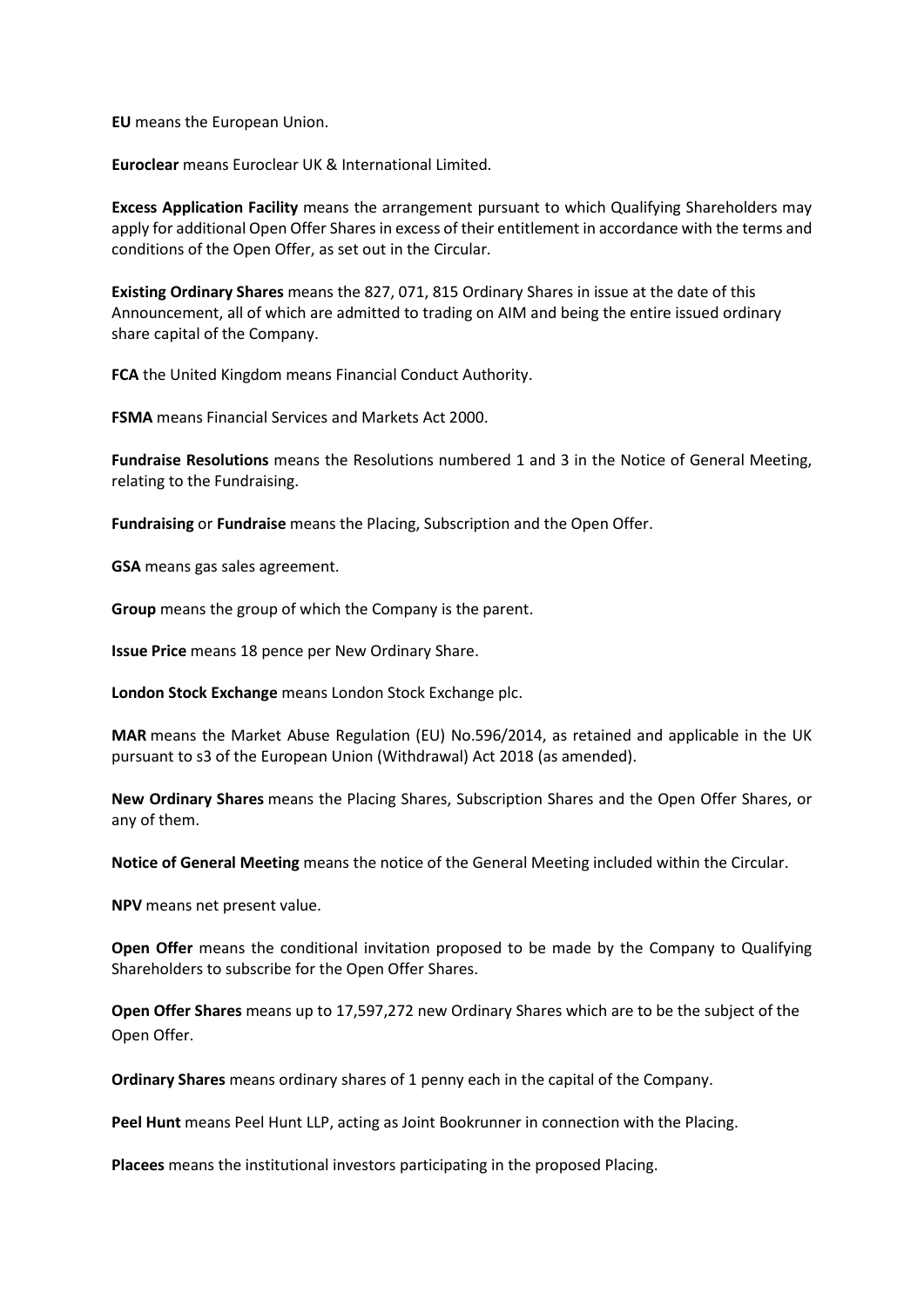**Placing** means the proposed placing by the Joint Bookrunners as agents for the Company, of the Placing Shares at the Issue Price on a non-pre-emptive basis, on the terms and conditions set out in the Placing and Open Offer Agreement.

**Placing and Open Offer Agreement** means the agreement to be entered into between the Company, Cenkos and Peel Hunt in connection with the Placing and the Open Offer.

**Placing Shares** means new Ordinary Shares which may, pursuant to the Placing, be allotted and issued fully paid up at the Issue Price and admitted to trading on AIM.

**Prospectus Regulation** means the UK version of Regulation (EU) No 2017/1129 of the European Parliament and of the Council of 2017 which is part of UK law by virtue of the European Union (Withdrawal) Act 2018.

**Qualifying Shareholders** means Shareholders on the register of members of the Company as at the Record Date, excluding certain overseas Shareholders (as further described in the Circular).

**Record Date** means 6.30 pm on 19 May 2022.

**Registrar** means Link Group, the registrar to the Company.

**Regulation S** means Regulation S under the U.S. Securities Act.

**Relevant Persons** has the meaning given in Appendix 2.

**Resolutions** means the resolutions set out in the Notice of General Meeting, including the Fundraise Resolutions.

**RNS** means the regulatory information service approved by London Stock Exchange plc for the distribution of AIM announcements.

**Shareholders** means holders of Ordinary Shares.

**Subscription** means the proposed subscription for the Subscription Shares at the Issue Price by certain Directors and other investors.

**Subscription Shares** means the new Ordinary Shares which may, pursuant to the Subscription, be allotted and issued fully paid up at the Issue Price and admitted to trading on AIM.

**Total Eren** means Total Eren S.A.

**United Kingdom** or **UK** means United Kingdom of Great Britain and Northern Ireland.

**United States** or **US** means the United States of America, its territories and possessions, any state of the United States of America and the District of Columbia.

**U.S. Person** has the meaning given to such term in Regulation S.

**U.S Securities Act** means the United States Securities Act of 1933, as amended.